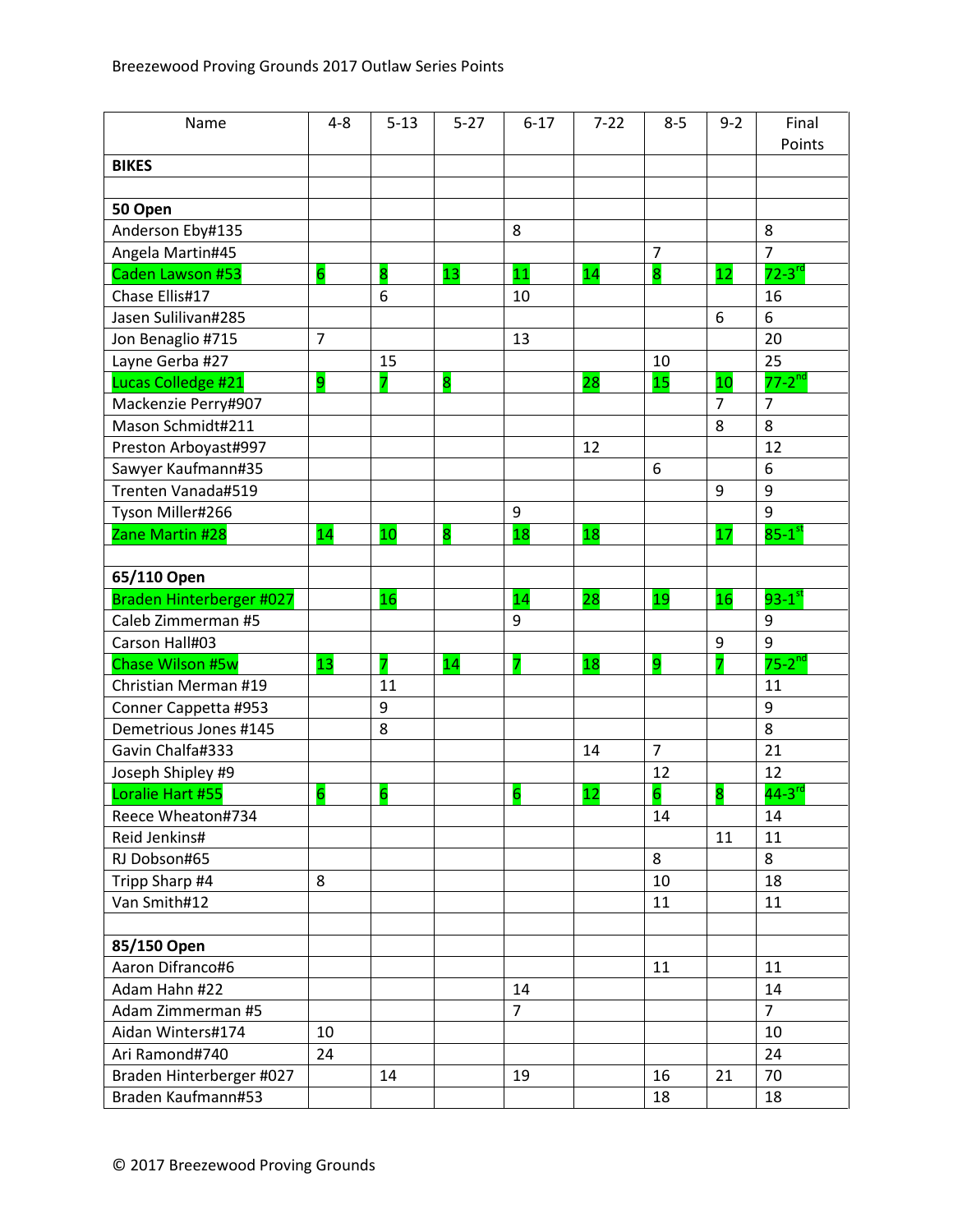| Brendan VanSant#190  | 11 | 10 |    |    |    |                |                | 21                      |
|----------------------|----|----|----|----|----|----------------|----------------|-------------------------|
| Brent Barnhart#120   |    |    |    |    |    | $\overline{7}$ |                | $\overline{7}$          |
| Chase Bonamo#211     | 17 |    |    |    |    |                |                | 17                      |
| Christian Merman #19 |    | 23 |    |    |    |                |                | 23                      |
| Cody Andres#50       | 28 |    |    |    |    |                |                | 28                      |
| Connor Cappetta #953 |    | 12 |    |    |    |                |                | 12                      |
| Dane Shaw #916       |    |    |    | 12 |    | 8              | 9              | 29                      |
| Daniel Couse#319     | 21 |    |    | 18 |    |                |                | 39                      |
| Dash McMillin#99     |    |    |    |    |    | 22             |                | 22                      |
| David Swinger#415    | 16 |    |    |    |    | 12             | $\overline{7}$ | 35                      |
| Dayne Miller#28      | 22 | 15 | 20 | 10 | 16 | 19             | 14             | $116 - 1$ <sup>st</sup> |
| Dillon Wakefield#36  |    |    |    |    |    |                | 10             | 10                      |
| Domenic Spenelli#28  | 8  |    |    |    |    |                |                | 8                       |
| Drayce King#833      | 14 |    |    |    |    |                |                | 14                      |
| Drayden Lloyd #8     |    |    |    | 11 |    |                |                | 11                      |
| Dylan Augustine#56   |    |    | 15 |    | 30 | 24             |                | 69                      |
| Ethan Nichel#5       | 19 | 13 |    | 17 |    | 21             |                | 70                      |
| Gabe Johnson#356     |    |    |    | 9  |    |                |                | 9                       |
| Gavin Witherow #178  |    | 9  |    | 8  |    |                |                | 17                      |
| Hayden Williams#x    |    |    |    |    |    |                | 6              | 6                       |
| Jethro Hahn #15      |    |    |    | 20 |    |                |                | 20                      |
| Joe Arcuri#961       |    |    |    |    |    | 14             | 11             | 25                      |
| Joseph Shipley#9     |    |    |    |    |    | 20             |                | 20                      |
| JP Heffron #301      | 25 | 16 |    |    |    |                |                | 41                      |
| Kaden Wagner#72x     |    |    |    |    |    | 6              |                | 6                       |
| Katie Goodman #45    |    | 8  |    |    |    |                |                | 8                       |
| Kevin Dermer#7       |    |    |    |    |    | 15             |                | 15                      |
| Kolton Demoss #314   |    | 18 |    |    |    | 10             |                | 28                      |
| Leigha Rotz#991      | 26 |    |    | 23 |    |                |                | 49                      |
| Logan Moonery#82     |    |    |    |    |    | 9              |                | 9                       |
| Mason Stutzman#14    | 18 |    |    |    |    |                |                | 18                      |
| Matt VanSant#189     | 20 | 11 |    | 21 | 20 | 26             | 16             | $114 - 2^{nd}$          |
| Noah Sraver#95       | 23 |    |    |    |    |                |                | 23                      |
| Odin Cretin#10       | 9  |    |    |    |    |                |                | 9                       |
| Reece Wheaton#734    |    |    |    |    |    | 23             |                | 23                      |
| Reid Jenkins#7       |    |    |    |    |    |                | 13             | 13                      |
| Riley Fosnot #74     | 33 |    |    |    |    | 31             |                | 64                      |
| Scott Gray#12        | 12 |    | 13 | 16 | 12 | 17             | 12             | $82-3$ <sup>rd</sup>    |
| Timmy Colonell#44    | 13 |    |    |    |    |                |                | 13                      |
| Travis Martin#245    | 15 |    | 12 | 15 | 14 | 13             |                | 69                      |
| Tray Tomalson #199   |    |    |    | 13 |    |                |                | 13                      |
| Wyatt Rotz #166      |    |    |    | 28 |    |                |                | 28                      |
| Zane VonBergen#219   |    |    |    |    |    |                | 8              | 8                       |
|                      |    |    |    |    |    |                |                |                         |
|                      |    |    |    |    |    |                |                |                         |
|                      |    |    |    |    |    |                |                |                         |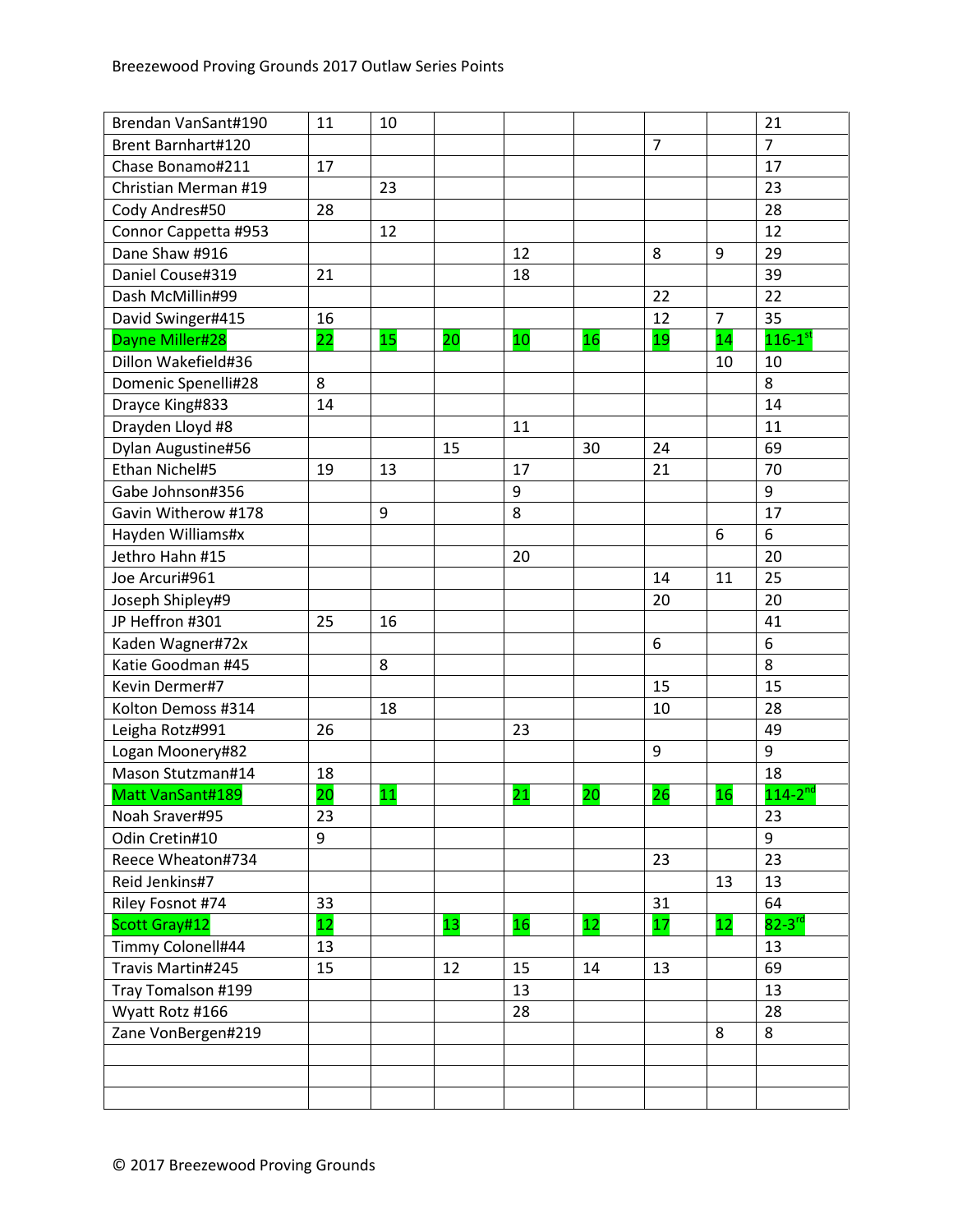| <b>Kool Boy</b>          |                |                |                |    |    |                |                |                      |
|--------------------------|----------------|----------------|----------------|----|----|----------------|----------------|----------------------|
| Alex Wosnarowski#71      |                |                | 11             |    |    |                |                | 11                   |
| Andrew Decker#821        | 17             |                |                |    |    |                |                | 17                   |
| Ari Ramond #740          |                |                |                |    | 18 |                |                | 18                   |
| Bradon Kauffman#53       |                |                |                |    |    | 8              |                | 8                    |
| Brandon Mitchell#242     | 19             |                |                |    |    |                |                | 19                   |
| Brayden Koontz#412       |                |                |                |    | 12 |                |                | 12                   |
| Caleb Jones#22           |                |                |                |    |    |                | $\overline{7}$ | $\overline{7}$       |
| Chayse Berardi#758       | 12             |                |                |    |    |                |                | 12                   |
| Christian Stoltz#166     | 18             | 9              |                |    |    | 15             |                | 42                   |
| Cody Andres#50           | 16             |                |                |    |    |                |                | 16                   |
| Dayne Miller #28         |                |                | $\overline{9}$ | 7  | 16 | 11             | 9              | $52-2^{nd}$          |
| Eddie Byrd#81            |                |                |                |    |    |                | 15             | 15                   |
| Ethan Swartz#826         | 14             | 6              |                |    |    | 9              | 12             | 41                   |
| Evan Griffith #720       |                | $\overline{7}$ |                |    |    |                |                | $\overline{7}$       |
| Gauge Keith#22           | 26             |                |                | 17 |    |                | 20             | 63                   |
| Jack Rodgers#351         | 21             |                |                |    |    |                |                | 21                   |
| Jason Rash#28            |                |                |                |    |    |                | 6              | 6                    |
| Jason Roush#28           |                |                |                |    |    | $\overline{7}$ |                | $\overline{7}$       |
| Jesse Chamberlain #31    |                |                |                |    |    | 6              | 8              | 14                   |
| Josh Carson#295          | 11             |                |                |    |    | 10             |                | 21                   |
| Josh David #17           |                | 12             |                |    |    |                |                | 12                   |
| Kace Sabedra#36          |                |                |                | 12 |    |                |                | 12                   |
| Levi Lowe#11             | 13             | 8              |                |    |    |                |                | 21                   |
| Logan Harry#250          |                |                |                |    |    |                | 11             | 11                   |
| Mason Guelich#691        | 15             | 17             | 16             | 9  | 14 | 13             | 13             | $97-1$ <sup>st</sup> |
| Noah Giles #115          |                | 10             |                |    | 22 |                |                | 32                   |
| Riley Fosnot#74          | 18             |                |                |    |    | 20             |                | 38                   |
| Seth Holderbaum #121     |                |                | 8              |    |    |                |                | 8                    |
| Skylar Whettington#259   |                |                |                |    | 36 |                |                | 36                   |
| Travis Shoemaker#15      |                |                |                | 6  |    |                |                | 6                    |
| Trenton Martin#145       | 19             |                |                | 8  | 20 | 12             |                | 59                   |
| Tyler Jones#81           |                |                |                |    | 26 |                | 10             | 36                   |
| WyattVanladingham#897    | 10             |                |                |    |    |                |                | 10                   |
| Zac Dziedzickie#21       |                |                |                | 10 |    |                |                | 10                   |
|                          |                |                |                |    |    |                |                |                      |
| <b>Old School</b>        |                |                |                |    |    |                |                |                      |
| Brandon Minnich#11       | 18             |                |                |    |    |                |                | 18                   |
| <b>Charles McNeill#x</b> | $\overline{7}$ | $\overline{7}$ |                |    |    |                |                | 14                   |
| Cody Andres#50           | 9              |                |                |    |    |                |                | 9                    |
| Dalton Snook#25s         | 8              |                |                |    |    |                |                | 8                    |
| Dan Osterhaut #715       |                | 16             |                |    |    |                | 9              | 25                   |
| Dayne Miller #2          |                | 9              | 9              |    |    |                | $\overline{7}$ | 25                   |
| Devin Lykens#04          |                |                |                |    |    | 8              |                | 8                    |
| Eddie Byrd#81            | 11             | 11             | 11             | 15 | 24 | 13             |                | $85-1$ <sup>st</sup> |
| Josh David#17            |                |                |                |    |    |                | 8              | 8                    |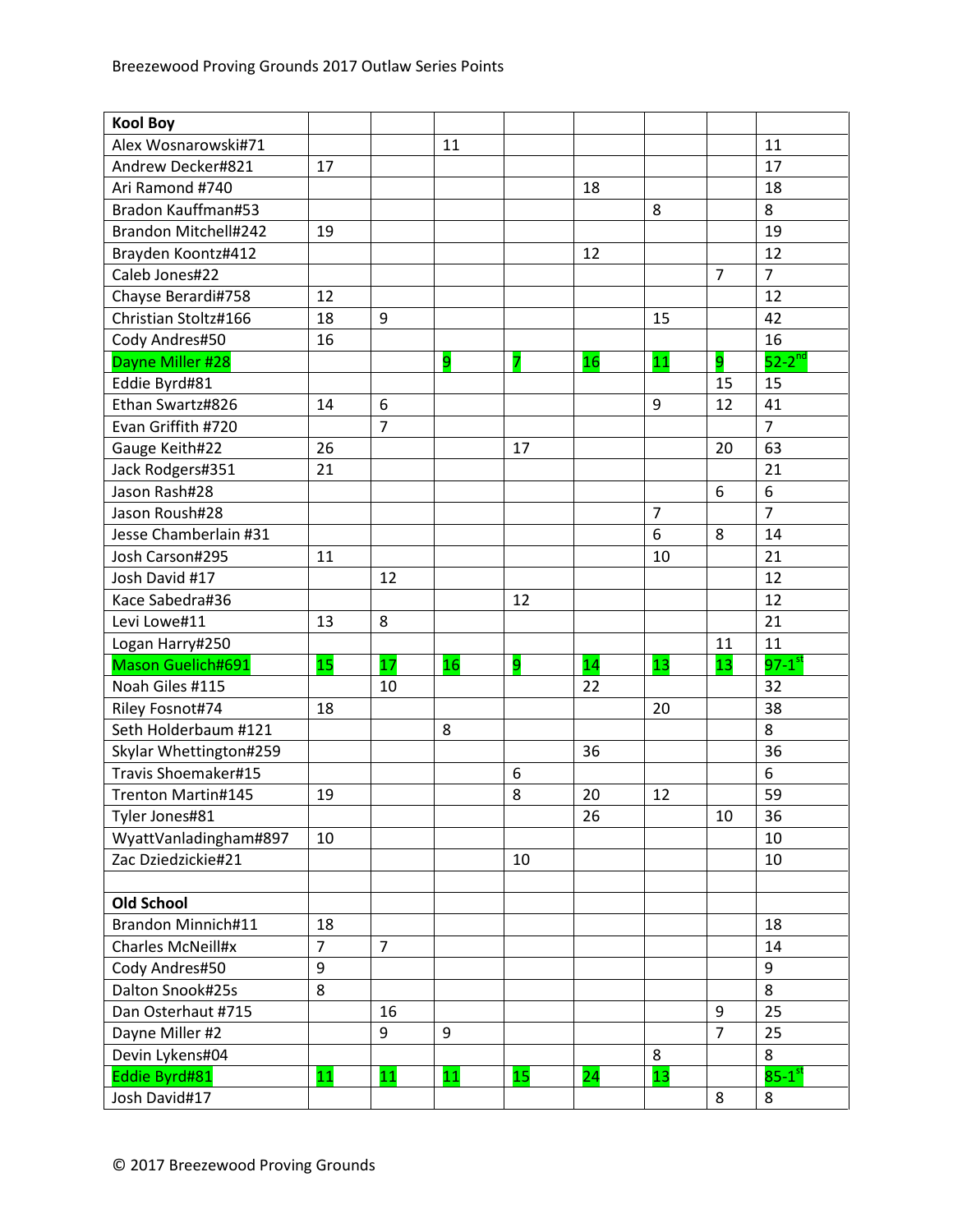| Justin Hall #55           |                 |                 |                 | 10              |                 |                  | 11                   | 21                     |
|---------------------------|-----------------|-----------------|-----------------|-----------------|-----------------|------------------|----------------------|------------------------|
| Lloyd Wildoner#59         |                 |                 |                 |                 |                 |                  | 16                   | 16                     |
| Scott Myers#34            | 13              | 8               | 16              | 8               |                 |                  |                      | 45                     |
| Shane Jernigan #3         |                 | $6\overline{6}$ |                 | $6\overline{6}$ | 14              | $\overline{6}$   | 6                    | $38-2^{nd}$            |
| Trenton Martin#145        | 10              |                 |                 | $\overline{7}$  |                 |                  |                      | 17                     |
|                           |                 |                 |                 |                 |                 |                  |                      |                        |
| <b>Women Open</b>         |                 |                 |                 |                 |                 |                  |                      |                        |
| Amy Hafer#86              | 7               | $6\overline{6}$ |                 | $\overline{6}$  | 14              | 7                |                      | $40-4$ <sup>th</sup>   |
| Ashley Wetzel #233        |                 | 8               |                 |                 |                 |                  |                      | 8                      |
| <b>Britnee McMahen#11</b> | 8               | 9               |                 | 7               | 12              | 9                |                      | $52-3$ <sup>rd</sup>   |
| Cassie Rupp#09            | 9               | 11              | 10              | 9               |                 | 14               | 14                   | $67 - 1$ <sup>st</sup> |
| Catherine Couse#222       | 10              |                 |                 |                 |                 |                  |                      | 10                     |
| Debra Mezzaros#59         |                 |                 |                 |                 |                 | 6                |                      | 6                      |
| Grace Payne#9             | 19              | 20              | 15              |                 | 28              |                  |                      | 82                     |
| Katie Dorsey #280         |                 | $\overline{7}$  |                 |                 |                 |                  |                      | $\overline{7}$         |
| Katie Goodman #45         |                 | 10              |                 |                 |                 |                  |                      | 10                     |
| Kimberly Phomsopha#99     | 6               |                 |                 |                 |                 |                  |                      | 6                      |
| Leigha Rotz #991          | 14              |                 |                 | 14              |                 |                  |                      | 28                     |
| Miranda Stuckey #88       |                 | 13              |                 |                 |                 |                  |                      | 13                     |
| Nicole Treveran#809       |                 |                 |                 |                 |                 |                  | 6                    | 6                      |
| Robyn Greer#919           | 11              | 15              | 7               |                 | 18              |                  | 9                    | $60-2$ <sup>nd</sup>   |
| Tiffany Fanala #232       | 12              | 12              | 8               |                 |                 |                  |                      | 32                     |
|                           |                 |                 |                 |                 |                 |                  |                      |                        |
| <b>Open Trophy</b>        |                 |                 |                 |                 |                 |                  |                      |                        |
| Aaron Dravk#607           |                 |                 |                 |                 |                 |                  | 2 <sup>nd</sup>      |                        |
| Antonio Bufagna#69        |                 |                 |                 |                 |                 |                  | $q^{th}$             |                        |
| <b>Brady Colson#28</b>    |                 |                 |                 |                 |                 |                  | 8 <sup>th</sup>      |                        |
| Bret Shipley#702          |                 |                 | 1 <sup>st</sup> | 1 <sup>st</sup> |                 |                  |                      |                        |
| Cameron Matz #9           | g <sup>th</sup> | $5^{\text{th}}$ |                 |                 |                 |                  |                      |                        |
| Cameron Phomsopha #113    | $3^{\text{rd}}$ | 1 <sup>st</sup> |                 |                 |                 |                  |                      |                        |
| Chance Watro #97          | 2 <sup>nd</sup> |                 |                 |                 |                 |                  |                      |                        |
| Chris Andrews#325         |                 |                 |                 |                 | 2 <sup>nd</sup> |                  |                      |                        |
| Cory Bupp#908             |                 |                 |                 |                 |                 |                  | 5 <sup>th</sup>      |                        |
| Cory Gillion#227          |                 |                 |                 |                 |                 | 2 <sup>nd</sup>  |                      |                        |
| Daniel Henry#137          |                 |                 |                 | 3 <sup>rd</sup> |                 | $4^{\text{th}}$  |                      |                        |
| David Anderson#55         |                 |                 |                 |                 |                 | $10^{\text{th}}$ |                      |                        |
| Dustin Mallow #58         |                 | $2^{nd}$        |                 | $5^{\text{th}}$ |                 |                  |                      |                        |
| Dylan Sharp #311          | 1 <sup>st</sup> |                 |                 |                 |                 |                  |                      |                        |
| Dylon Coon #78            | $5^{\text{th}}$ |                 |                 |                 |                 |                  |                      |                        |
| Gavin Clark#102           |                 |                 |                 |                 |                 | 6 <sup>th</sup>  |                      |                        |
| Greg Asher#413            |                 |                 | 4 <sup>th</sup> |                 |                 |                  |                      |                        |
| Greg Martin#542           |                 |                 |                 |                 |                 |                  | 3 <sup>rd</sup>      |                        |
| Gregory Couse #222        |                 |                 |                 | 4 <sup>th</sup> |                 |                  |                      |                        |
| Hunter Hillyard #8        | 4 <sup>th</sup> | 3 <sup>rd</sup> | 2 <sup>nd</sup> |                 |                 | 9 <sup>th</sup>  | 4 <sup>th</sup>      |                        |
| James Myers#83            |                 |                 |                 |                 |                 | $11^{th}$        |                      |                        |
| Jason Sullivan#759        |                 |                 |                 |                 |                 |                  | $10^{\overline{th}}$ |                        |
|                           |                 |                 |                 |                 |                 |                  |                      |                        |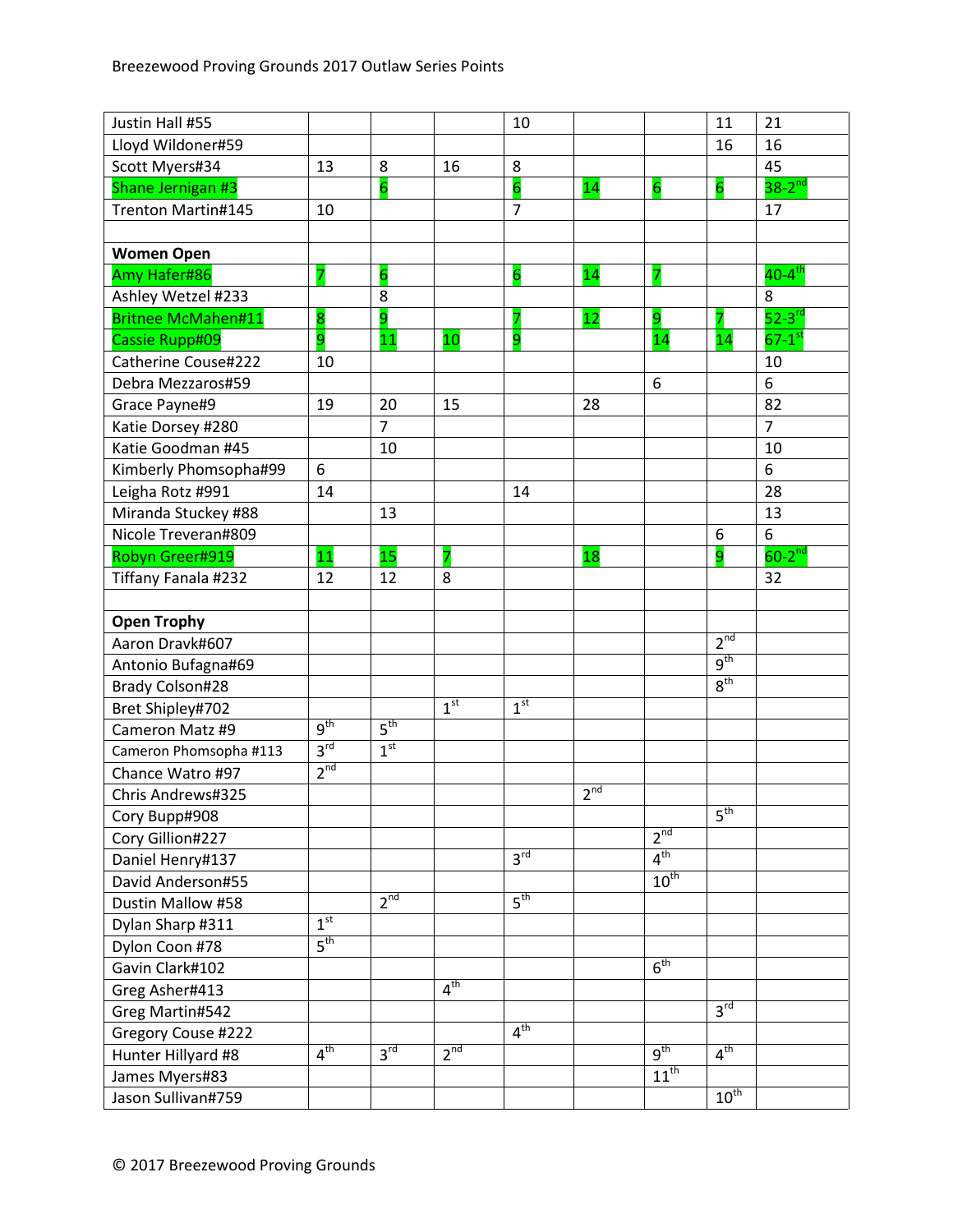| John Ashcraft #x      |                      |                 | 3 <sup>rd</sup> |                  |                 | 3 <sup>rd</sup>        |                 |                         |
|-----------------------|----------------------|-----------------|-----------------|------------------|-----------------|------------------------|-----------------|-------------------------|
| Josh Howser #718      |                      |                 |                 | 2 <sup>nd</sup>  | 1 <sup>st</sup> | 1 <sup>st</sup>        | 1 <sup>st</sup> |                         |
| Kendall Barkley#58    |                      |                 |                 |                  |                 |                        | 6 <sup>th</sup> |                         |
| Kevin Clark #87       |                      |                 | 5 <sup>th</sup> | 8 <sup>th</sup>  |                 |                        |                 |                         |
| Lucas Agee #256       | 13 <sup>th</sup>     |                 |                 |                  |                 |                        |                 |                         |
| Matthew Café #831     | 6 <sup>th</sup>      |                 |                 |                  |                 |                        |                 |                         |
| Mike Feathers #447    | $10^{\text{th}}$     |                 |                 | 6 <sup>th</sup>  |                 |                        |                 |                         |
| Nathan Rane #253      | 7 <sup>th</sup>      | 4 <sup>th</sup> |                 |                  |                 |                        |                 |                         |
| Paul Hrubochak#735    |                      |                 |                 |                  |                 | 5 <sup>th</sup>        |                 |                         |
| Shane Benitez #556    | $8^{\text{th}}$      |                 |                 |                  |                 | 8 <sup>th</sup>        |                 |                         |
| Shaun Cram #856       | $12^{th}$            |                 |                 |                  |                 |                        |                 |                         |
| Stash Breinich #158   |                      |                 |                 | $10^{\text{th}}$ |                 | $12^{th}$              | 7 <sup>th</sup> |                         |
| Steve Frye #49        |                      | 6 <sup>th</sup> |                 |                  |                 |                        |                 |                         |
| Steven Frye #49       |                      |                 |                 | 9 <sup>th</sup>  |                 |                        |                 |                         |
| Tyler Pennington #974 | $11^{\text{th}}$     |                 |                 | 7 <sup>th</sup>  |                 | 7 <sup>th</sup>        |                 |                         |
|                       |                      |                 |                 |                  |                 |                        |                 |                         |
| 250 Beginner          |                      |                 |                 |                  |                 |                        |                 |                         |
| Aaron Callihan #8     |                      |                 | 21              |                  |                 |                        |                 | 21                      |
| Andy Claar #247       |                      | 16              | 26              | 22               | 42              | 26                     |                 | $132 - 5$ <sup>th</sup> |
| Angus Compton#818     |                      |                 |                 |                  |                 | 24                     | 8               | 32                      |
| Anthony Fama #49      |                      |                 | 20              | 14               |                 |                        |                 | 34                      |
| Antonio Bufagna#69    |                      |                 |                 |                  |                 |                        | 6               | $\boldsymbol{6}$        |
| Austin Crouse #11     |                      |                 | 31              |                  |                 |                        |                 | 31                      |
| Austin Monroe #6      | 13                   |                 |                 | 13               |                 |                        |                 | 26                      |
| Boris Funk#41         | 29                   |                 |                 |                  |                 |                        | 8               | 37                      |
| Brandon Falls#876     | 23                   |                 |                 |                  |                 |                        |                 | 23                      |
| Brandon Ickes#64      | $38 - 1^{st}$        |                 |                 | $34 - 3^{rd}$    |                 |                        |                 | 72                      |
| Brandon James #432    | 8                    |                 |                 |                  |                 |                        |                 | 8                       |
| Braxton Mitchell #242 | $34-1$ <sup>st</sup> |                 |                 |                  |                 |                        |                 | 34                      |
| Bryce Hoffman #12     |                      |                 |                 | 9                |                 |                        |                 | $\boldsymbol{9}$        |
| Cade Leatherman#367   |                      |                 |                 |                  | $64-2^{nd}$     |                        |                 | 64                      |
| Cadon Winn #22        | 16                   |                 |                 |                  |                 |                        |                 | 16                      |
| Cameron Matz #9       | 21                   | 21              |                 |                  |                 |                        |                 | 42                      |
| Carlos Barrera#445    |                      |                 |                 |                  |                 |                        | 11              | 11                      |
| Chase Linaweaver#727  |                      |                 |                 |                  |                 |                        | 10              | 10                      |
| Chett Pesta#227       |                      |                 |                 |                  | 22              |                        |                 | 22                      |
| Chris Brumbaugh #238  |                      | $\overline{7}$  | 16              |                  | 18              | 14                     | 22              | $77 - 9$ <sup>th</sup>  |
| Chris West#426        | 11                   |                 |                 | 7                |                 |                        |                 | 18                      |
| CJ Wilson #222        | 12                   |                 |                 |                  |                 |                        |                 | 12                      |
| Clark Kammerer #51    |                      | 22              |                 |                  |                 |                        |                 | 22                      |
| Codi Leathman#367     |                      |                 |                 |                  |                 | 23                     |                 | 23                      |
| Cody Etters #119      | 13                   |                 |                 |                  |                 |                        |                 | 13                      |
| Colt Shannon #220     | $29-2^{nd}$          |                 |                 |                  |                 |                        |                 | 29                      |
| Colten Stutzman #45   | 18                   |                 |                 |                  |                 |                        |                 | 18                      |
| Cory Bupp#908         |                      |                 |                 |                  |                 | $40 - 1$ <sup>st</sup> | 12              | 52                      |
| Craig McKee#19        |                      |                 |                 |                  |                 |                        | 16              | 16                      |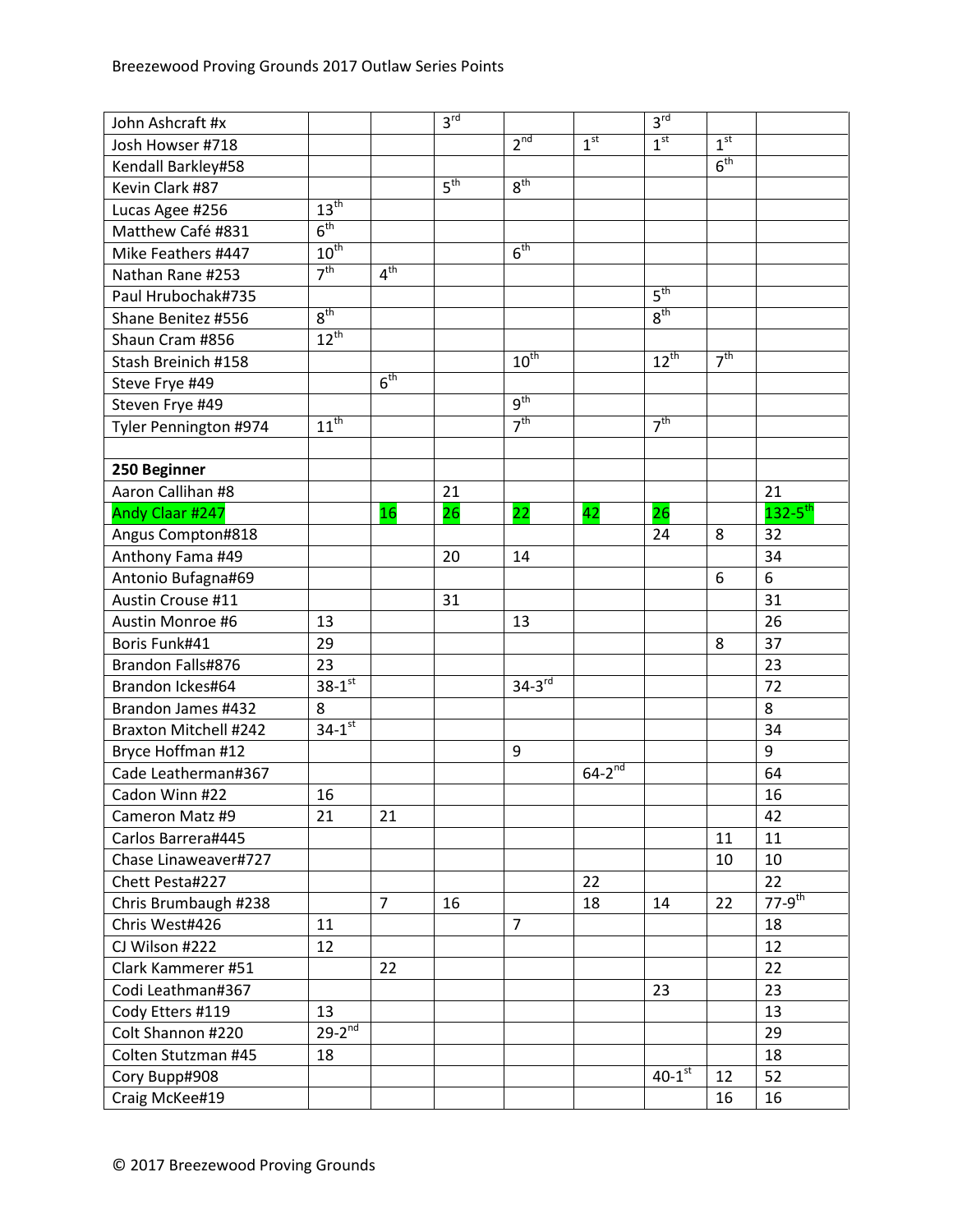| Damon Strayer#296     | 20          |                      |                      |                        |                      |               |                | 20                      |
|-----------------------|-------------|----------------------|----------------------|------------------------|----------------------|---------------|----------------|-------------------------|
| Dan Deroche#37        |             |                      |                      |                        |                      | 15            |                | 15                      |
| Derek Keeseman #26    | 15          |                      |                      | 25                     |                      |               |                | 40                      |
| Devon Stump #3        |             |                      |                      | 12                     | 28                   |               |                | 40                      |
| Dustin Corle #554     | $33-2^{nd}$ |                      |                      |                        |                      |               |                | 33                      |
| Eddie Byrd#88         |             |                      |                      |                        |                      | $33 - 3^{rd}$ | 27             | 60                      |
| Eric Pena#911         |             |                      |                      |                        | 56                   |               |                | 56                      |
| Ferdy Sosa#920        |             |                      |                      |                        | $60-3$ <sup>rd</sup> | $35 - 2^{nd}$ | 22             | 117                     |
| Hunter Durlar #338    |             | 13                   |                      | 21                     | 32                   |               |                | 66                      |
| Hunter Dyer #288      | 25          |                      |                      |                        |                      |               | 18             | 43                      |
| Isaac Born #116       |             | 12                   |                      |                        |                      |               | 11             | 23                      |
| Jacob Browning#611    |             |                      |                      |                        |                      |               | 20             | 20                      |
| Jason Inverso #91     |             |                      |                      | 30                     |                      |               |                | 30                      |
| Jeffrey Bennett #17   | 23          |                      |                      |                        |                      |               |                | 23                      |
| Jeremy McCauley #113  | 14          |                      |                      | 17                     | 24                   | 19            |                | 74                      |
| Joe Calvert#12        | 27          | 26                   |                      | 29                     | 50                   |               | 19             | $151 - 2^{nd}$          |
| John Conklin #3       |             |                      |                      | 15                     | 46                   | 29            |                | 90                      |
| John Hufnagel#1x      |             |                      |                      |                        | $74 - 1^{st}$        |               |                | 74                      |
| John lezzatti#692     |             |                      |                      |                        |                      |               | 13             | 13                      |
| Jordan Connell #142   |             | 14                   |                      | 31                     |                      |               | 17             | 62                      |
| Jordan James#241      | 12          |                      |                      |                        |                      |               | $\overline{7}$ | 19                      |
| Josh Buckner #430     |             | 19                   | 24                   | 18                     | 40                   | 27            | 15             | $143 - 3$ <sup>rd</sup> |
| Josh David #17        | 21          | 17                   |                      | 26                     | 38                   |               | 18             | $120 - 6^{th}$          |
| Justin Verbonitz #410 |             | 11                   |                      | 16                     | 20                   | 25            |                | 72                      |
| Kace Sabedra #36      |             |                      |                      | $41 - 1$ <sup>st</sup> |                      |               |                | 41                      |
| Kalim Snowberger #724 | 19          |                      |                      |                        |                      |               |                | 19                      |
| Kavan Holderbaum #110 |             | 23                   | $36-1$ <sup>st</sup> |                        |                      |               |                | 59                      |
| Kyle Weir#213         |             |                      |                      |                        |                      |               | 15             | 15                      |
| Lance Hughes#48       |             |                      |                      |                        |                      |               | 10             | 10                      |
| Lance Quick #10       | 22          |                      |                      |                        |                      |               |                | 22                      |
| Logan Harry#250       |             |                      |                      |                        |                      |               | 13             | 13                      |
| Logan Rummell#133     | 25          |                      |                      |                        |                      |               | 27             | 52                      |
| Lucas Agee #256       | 15          |                      |                      |                        |                      |               |                | 15                      |
| Luis Aguilar#331      |             |                      |                      |                        |                      | 21            |                | 21                      |
| Luis Villeda#55       |             |                      |                      |                        |                      |               | $\overline{7}$ | $\overline{7}$          |
| Luke Hahn #157        |             |                      |                      | 11                     |                      |               |                | 11                      |
| Manuel Ramos#983      |             |                      |                      |                        | 58                   | 28            | 19             | 105                     |
| Mason Guelich #691    | 17          | $27-3$ <sup>rd</sup> | 27                   | 33                     | 36                   | 22            | 20             | $182 - 1$ <sup>st</sup> |
| Matt Funk #37         |             |                      | 17                   |                        |                      |               | 16             | 33                      |
| Matt Heacock #718     |             |                      |                      | 24                     |                      |               |                | 24                      |
| Matt Walker#34        | 30          |                      |                      |                        |                      |               |                | 30                      |
| Miles Major#100       | 9           | 6                    |                      | 10                     | 26                   | 18            |                | $69 - 10^{th}$          |
| Nate Smith#387        |             |                      |                      |                        |                      | 16            |                | 16                      |
| Nate Thomas #68       |             |                      |                      | 19                     |                      |               |                | 19                      |
| Nathan Rahe #253      |             | 20                   | 19                   | 27                     | 30                   |               |                | 96                      |
| Nick Eyer #263        | 28          | 18                   |                      |                        |                      |               |                | 46                      |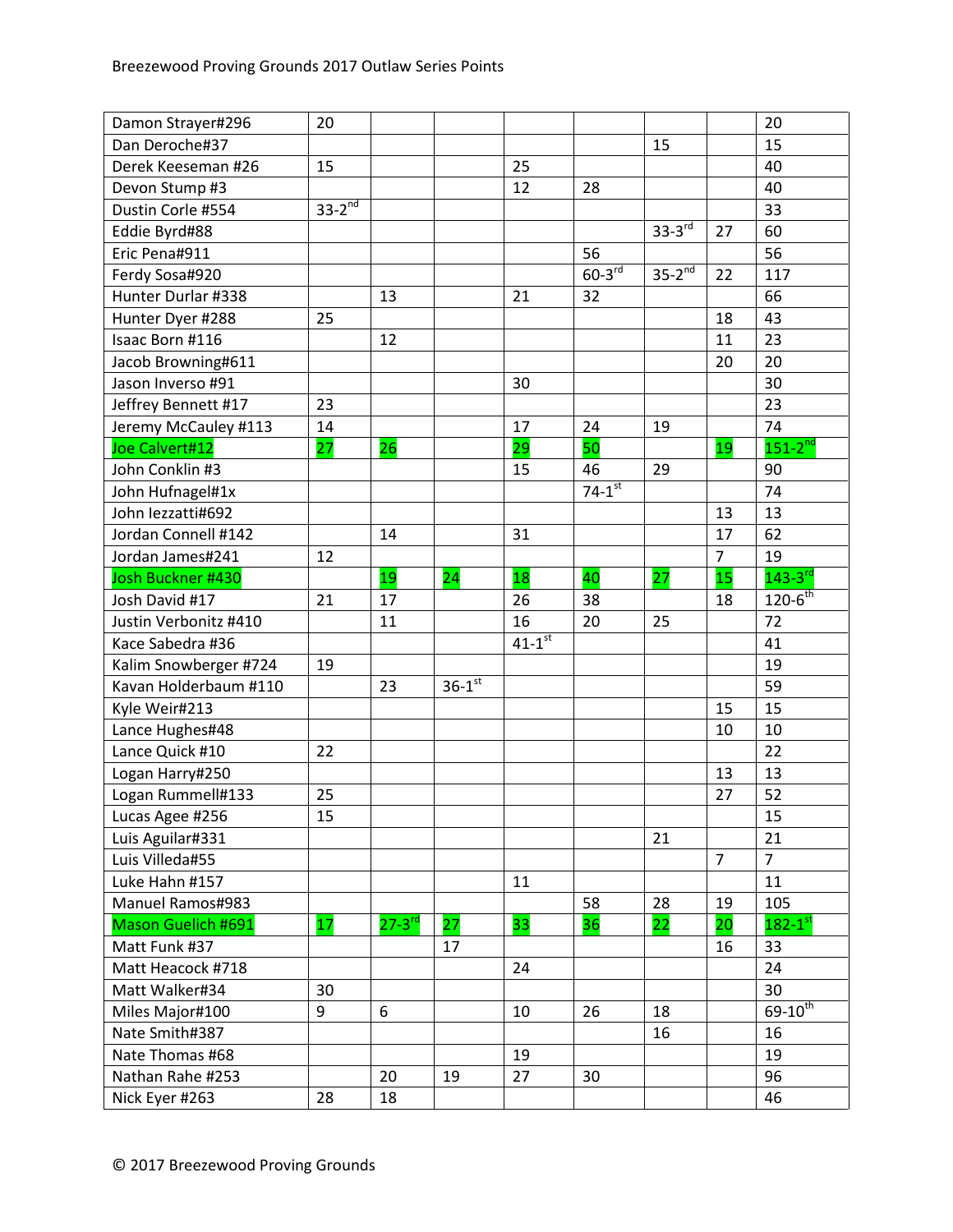| Noah Giles #115              | 17            | 8                    |    |             | 48            | 30 | 9  | $112 - 7$ <sup>th</sup> |
|------------------------------|---------------|----------------------|----|-------------|---------------|----|----|-------------------------|
| Noah Mercado#66              |               |                      |    |             |               |    | 12 | 12                      |
| Quinn Cole #1                | 24            |                      |    |             |               |    |    | 24                      |
| Robert Morris #158           | 10            |                      |    | 6           | 16            |    |    | 32                      |
| Ryan Mikulsky #109           | 26            |                      |    |             |               |    |    | 26                      |
| Sam Silfies #44              | 14            |                      |    |             |               |    |    | 14                      |
| Sam Wilson #31               | 22            | 10                   |    |             |               |    |    | 32                      |
| Shawn Confer#7               |               |                      |    |             |               | 17 |    | 17                      |
| Shawn Long #26               | 18            |                      |    |             |               | 13 |    | 31                      |
| TJ Rhode #33                 | 26            | 15                   | 22 |             | 52            |    |    | 115                     |
| Tom Nagle II #53             |               |                      |    |             |               | 32 |    | 32                      |
| Tommy Riccio #912            | 20            | 25                   | 28 | 23          |               |    | 14 | $110 - 8$ <sup>th</sup> |
| Trevor Black #32             | $31-3^{rd}$   |                      |    |             |               |    |    | 31                      |
| Ty Claycomb #63              |               | $34-1$ <sup>st</sup> |    |             |               |    |    | 34                      |
| Tyler Adams #710             |               |                      | 29 | 32          |               | 31 |    | 92                      |
| Tyler Helwig#x               |               |                      |    |             | 54            |    |    | 54                      |
| Tyler Laughard #418          | 10            | 24                   | 25 | 28          | 34            |    | 14 | $135 - 4$ <sup>th</sup> |
| Tyler Penn#21                |               |                      |    |             |               |    | 9  | $\overline{9}$          |
| Tyler Rissinger#13           | 16            |                      |    | 8           |               |    |    | 24                      |
| Tyler Wildsmith #428         |               |                      | 31 | $36-2^{nd}$ |               |    | 17 | 84                      |
| <b>Wyatt Everhart #510</b>   | $27 - 3^{rd}$ | $29 - 2^{nd}$        | 23 | 20          | 44            |    |    | $143 - 3$ <sup>rd</sup> |
| Zach Burger #316             | 19            | 9                    |    |             |               |    |    | 28                      |
| Zack Cave #33                | 24            |                      |    |             |               | 20 |    | 44                      |
| Zane Gehers #844             | 11            |                      |    |             |               |    |    | 11                      |
|                              |               |                      |    |             |               |    |    |                         |
| 450 Beginner                 |               |                      |    |             |               |    |    |                         |
| ? no number $5th$ place      | 27            |                      |    |             |               |    |    | 27                      |
| Aaron Haynes #879            | 19            |                      |    |             |               |    |    | 19                      |
| Alden Helmick #694           | 29            |                      |    |             |               |    |    | 29                      |
| Andy Morelli #11             |               |                      | 28 |             |               |    |    | 28                      |
| Athen Hayes #815             | 10            |                      |    |             |               |    |    | 10                      |
| Austin Karlinsey #111        | 28            | 23                   |    | 18          |               | 17 |    | 86                      |
| Ben Yahner #11               | 17            |                      |    |             |               |    |    | 17                      |
| Brandon Buhr #340            | 9             |                      |    |             |               |    |    | 9                       |
| Brandon Heist #99            |               |                      |    | 11          |               |    |    | 11                      |
| Brandon Ickes #256           | $34-2^{nd}$   | $27 - 3^{rd}$        |    |             |               |    |    | 61                      |
| Bryce Hoffman #12            | 11            |                      | 17 |             |               |    |    | 28                      |
| Cadon Winn #22               | 11            |                      |    |             |               |    |    | 11                      |
| Carl Michael#114             |               |                      |    |             |               |    | 9  | 9                       |
| <b>Charles Hropovich #09</b> |               | 21                   | 24 | 20          | 28            | 23 | 18 | $134-3$ <sup>rd</sup>   |
| Chris Brumbaugh#238          |               |                      |    |             | $42 - 3^{rd}$ | 16 | 20 | 79                      |
| Chris Haloutow#65            |               |                      |    |             |               |    | 10 | 10                      |
| CJ Seek #616                 |               | 25                   |    |             |               |    |    | 25                      |
| Codi Leatherman#23           |               |                      |    |             |               | 27 |    | 27                      |
| Cody Stewart #22             |               | 12                   |    |             |               |    |    | 12                      |
| Colt Shannon #220            | 25            |                      |    |             |               |    |    | 25                      |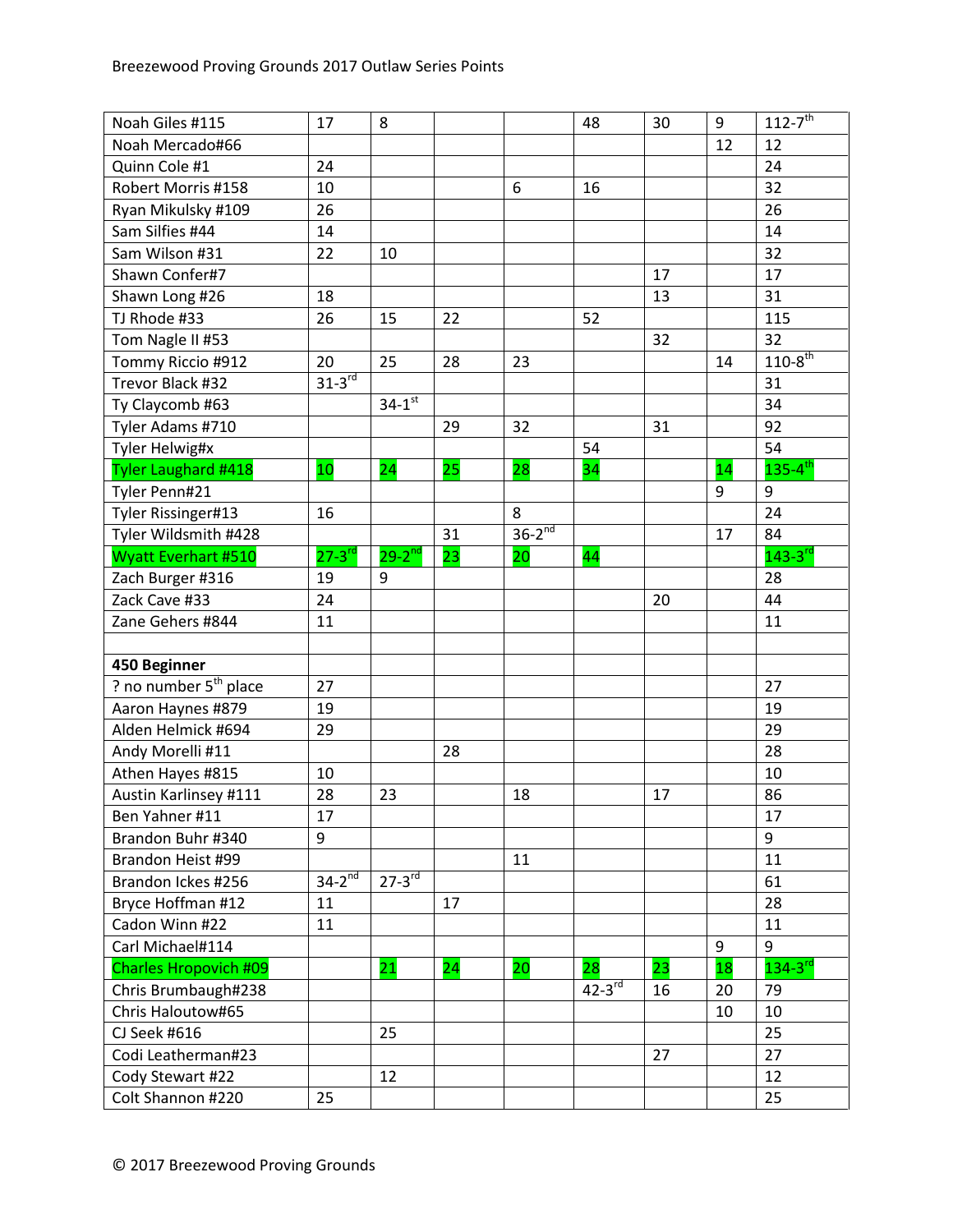| Colton Walls #258       | 24            |                      |                      |                      |                      |                      |                | 24                        |
|-------------------------|---------------|----------------------|----------------------|----------------------|----------------------|----------------------|----------------|---------------------------|
| Cory Bupp#908           |               |                      |                      |                      |                      | $33-2^{nd}$          | 19             | 52                        |
| Dan Reinhardt #871      | 20            |                      |                      |                      |                      |                      |                | 20                        |
| David Ramsey #99        |               | 15                   | $32-3$ <sup>rd</sup> | 15                   |                      | 11                   | $\overline{7}$ | $80-7$ <sup>th</sup>      |
| Dennis Gutierrez#55     |               |                      |                      |                      |                      | 14                   |                | 14                        |
| Derek Rice #401         | 21            |                      |                      |                      |                      |                      |                | 21                        |
| Devin Adams #419        |               |                      | 19                   | 13                   |                      | 10                   |                | 42                        |
| Devin Armstrong #114    | 19            |                      |                      |                      |                      |                      |                | 19                        |
| Devin Boettner #94      | 18            |                      |                      |                      |                      |                      |                | 18                        |
| Dustin Corle #554       | 23            |                      |                      |                      |                      |                      |                | 23                        |
| Dylan Coon#78           | 31            |                      |                      |                      |                      |                      | 24             | 55                        |
| Eric Pena#911           |               |                      |                      |                      | $56-1$ <sup>st</sup> |                      |                | 56                        |
| Erik King#612           |               |                      |                      |                      | 22                   |                      |                | 22                        |
| Ferdy Sosa#920          |               |                      |                      |                      | $46-2^{nd}$          | 18                   | 15             | 79                        |
| Garrett Ward #3         |               |                      |                      | 19                   | 40                   |                      |                | 59                        |
| <b>Greg Martin #542</b> | $29 - 3^{rd}$ | $34-1$ <sup>st</sup> | 29                   | 22                   |                      |                      | 29             | $143 - 2^{nd}$            |
| Hunter Dyer #288        | 26            |                      |                      |                      |                      |                      |                | 26                        |
| Hunter Hillyard #8      | $39 - 1^{st}$ | $29 - 2^{nd}$        | $39-1$ <sup>st</sup> | ***                  | $***$                | $***$                | ***            | $107 - 6^{th}$            |
| Jake Lowe #331          |               | 16                   |                      |                      |                      |                      |                | 16                        |
| James Myers #83         | 16            |                      |                      |                      |                      | 12                   |                | 28                        |
| Jason Hawkins #23       | 23            |                      |                      |                      |                      |                      |                | 23                        |
| Jeffrey Bennett #17     | $36-1$ st     |                      |                      |                      |                      |                      |                | 36                        |
| Jeffrey Dull #454       | 17            |                      |                      |                      |                      |                      |                | 17                        |
| Jeramy Shook#829        |               |                      |                      |                      | 18                   |                      |                | 18                        |
| Jimmy Zambrana#189      |               |                      |                      |                      |                      | 19                   |                | 19                        |
| Joe Calvert #225        | 22            |                      | 31                   | $33-1$ <sup>st</sup> |                      | $38-1$ <sup>st</sup> | 22             | $146-1$ <sup>st</sup>     |
| John lezzatti #692      | 26            |                      |                      |                      |                      |                      |                | 26                        |
| Jonathan Flesher #14    | 30            |                      |                      |                      |                      |                      |                | 30                        |
| Jordan Shode #55        |               |                      |                      | 17                   |                      |                      |                | 17                        |
| Josh Warner #85         | 18            | 17                   |                      | 16                   | 26                   | $\overline{21}$      | 11             | $109 - 5^{\overline{th}}$ |
| Joshua Helbers #157     | 15            | 14                   |                      |                      |                      |                      |                | 29                        |
| Justin Verbonitz#410    |               |                      |                      |                      |                      | 22                   | 6              | 28                        |
| Kalim Snowberger #724   | 14            |                      |                      |                      |                      |                      |                | 14                        |
| Kavan Holderbaum #110   |               | 26                   | $34-2^{nd}$          |                      |                      |                      |                | 60                        |
| Luis Aguilar#331        |               |                      |                      |                      | 24                   | 20                   |                | 44                        |
| Luke Ickes #236         |               |                      | 26                   |                      |                      |                      |                | 26                        |
| Manual Ramos#983        |               |                      |                      |                      | 30                   | 29                   | 13             | 72                        |
| Mark Frahn #2           |               | 11                   |                      |                      |                      |                      |                | 11                        |
| Matt Gilbert #393       |               |                      | 21                   |                      |                      |                      |                | 21                        |
| Matt Wisor #454         |               |                      |                      | 14                   |                      |                      |                | 14                        |
| Mike Feathers #447      | 31            |                      |                      | 23                   |                      |                      |                | 54                        |
| Nate Smith#387          |               |                      |                      |                      |                      | 26                   |                | 26                        |
| Nathan Rahe #253        | 20            |                      | 22                   | 25                   | 34                   |                      |                | 103                       |
| Nick Botteicher #75     | 12            |                      |                      |                      |                      |                      |                | 12                        |
| Noah Franklin #197      | 13            | 10                   |                      | 12                   | 20                   |                      |                | 55                        |
| Noah Giles#115          |               |                      |                      |                      |                      | 25                   | 8              | 33                        |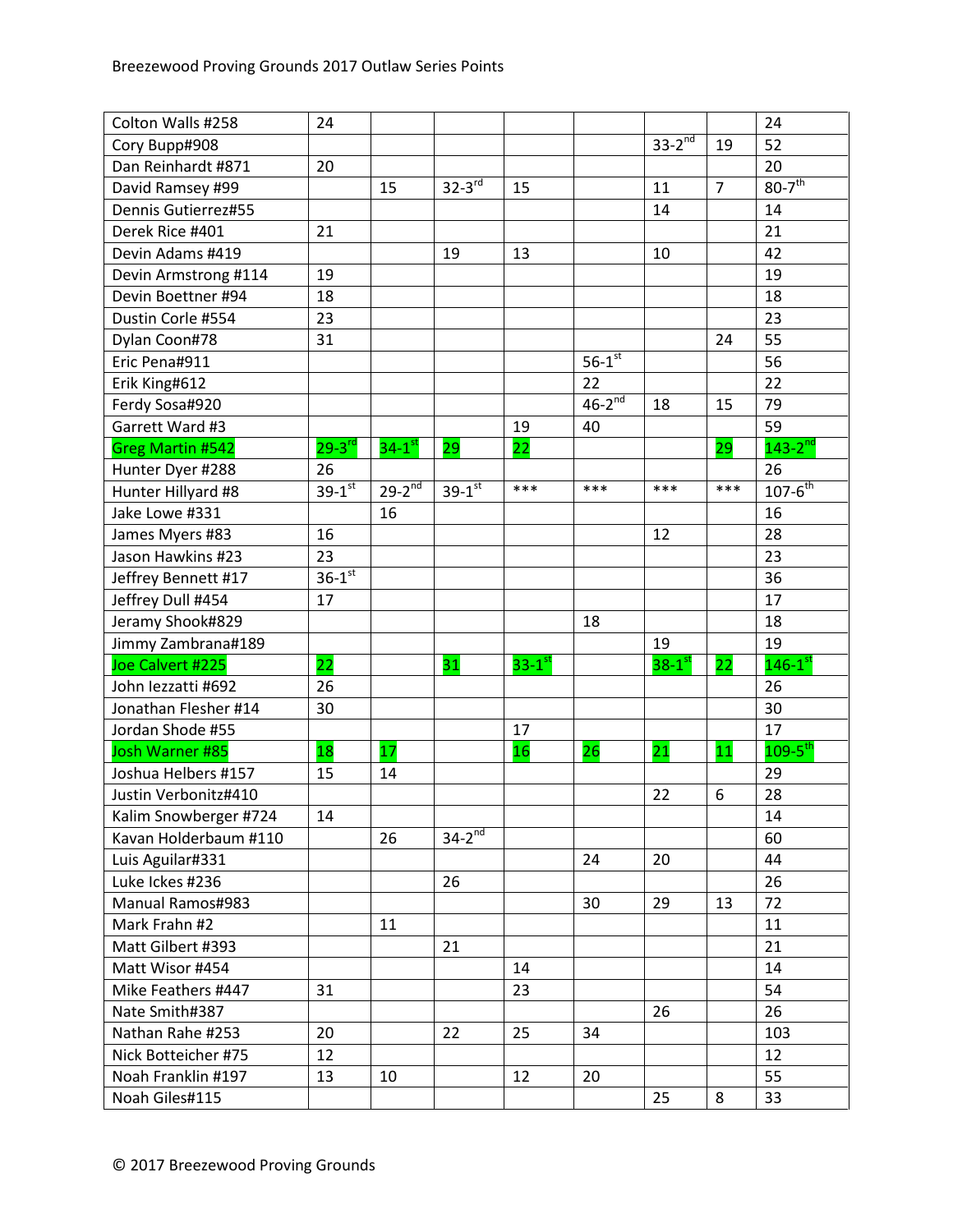| Peter Colinell #97     | 12          |                |    |                        |    |             |    | 12                      |
|------------------------|-------------|----------------|----|------------------------|----|-------------|----|-------------------------|
| Riley Shaffer#827      | 25          |                | 27 |                        |    | 28          |    | 80                      |
| Ryan Novella #517      | 15          |                |    |                        |    |             |    | 15                      |
| Sam Wilson #31         | 21          | 19             |    |                        | 36 |             |    | 76                      |
| Scott Walter #714      |             |                | 15 |                        |    |             |    | 15                      |
| Stephen Friend #728    | 27          |                |    |                        |    |             |    | 27                      |
| Steve Ferguson #287    |             |                | 23 |                        |    |             |    | 23                      |
| Steven Frye #49        |             | 22             |    |                        |    |             |    | 22                      |
| Steven Streletz #799   | 13          |                | 20 |                        |    |             |    | 33                      |
| Timmy Colonell #44     | 10          |                |    |                        |    |             |    | 10                      |
| Tony Leaf #11          |             |                | 14 |                        |    |             |    | 14                      |
| Travis Gutshall #8     | 16          | 13             |    |                        |    |             |    | 29                      |
| Travis Kibe #305       |             | 18             | 16 | $26-3^{\overline{rd}}$ |    |             | 21 | 81                      |
| Travis Ritter #420     | 24          |                |    |                        | 32 | 24          | 16 | 72                      |
| Trent Russler #212     | 28          |                |    | $28 - 2^{nd}$          |    |             |    | 56                      |
| Ty Claycomb #63        |             | 19             | 25 |                        |    |             |    | 44                      |
| Tyler Adams #710       |             |                |    | 24                     |    | 30          |    | 54                      |
| Tyler Helwig#x         |             |                |    |                        |    | $31-3^{rd}$ |    | 31                      |
| Tyler Laughard #418    | 14          | 24             | 18 | 21                     | 38 |             | 17 | $132 - 4$ <sup>th</sup> |
| Tyler Rissinger#13     |             |                |    |                        |    | 15          |    | 15                      |
| Tylor Tressler #310    | 22          |                |    |                        |    |             | 14 | 36                      |
| Wyatt Everhart #510    | $32-3^{rd}$ | 20             | 30 |                        |    |             |    | 82                      |
|                        |             |                |    |                        |    |             |    |                         |
| 250 Intermediate       |             |                |    |                        |    |             |    |                         |
| Aaron Dravk #607       | 28          | 13             |    |                        |    |             |    | 41                      |
| Andrew Decker #821     | 18          |                |    |                        |    |             |    | 18                      |
| Ari Ramond #740        | 10          |                | 12 | $\overline{7}$         | 18 |             |    | 47                      |
| Brendon Black #41      | 31          |                |    |                        |    |             |    | 31                      |
| Caleb Walls #259       | 22          |                |    |                        |    |             |    | 22                      |
| Cameron Phomsopha #113 | 30          | 14             |    |                        | 50 |             | 24 | 118                     |
| Carson Good #454       |             |                | 11 |                        |    | 19          |    | 30                      |
| Chance Watro #97       | 33          |                |    |                        |    |             |    | 33                      |
| Chris Andrews#325      |             |                |    |                        | 28 |             |    | 28                      |
| Chris Hoffman #051     | 38          | 8              | 22 | 23                     | 36 | 22          | 15 | $164 - 1^{st}$          |
| Christian Stoltz #166  | 16          | 11             |    |                        |    | 17          |    | 44                      |
| Dakota Nyul #41        | 17          |                |    |                        |    |             |    | 17                      |
| Dalton Snook #25s      | 26          | 10             | 10 | 14                     | 26 | 8           |    | 94-3 $\overline{^{rd}}$ |
| Dan Osterhout #715     | 20          | 9              |    |                        |    |             |    | 29                      |
| Dustin Mallow #58      |             |                |    | 18                     | 40 | 27          |    | 85                      |
| Eran Pielert #292      | 12          | $\overline{7}$ |    |                        |    | 18          |    | 37                      |
| Eric Straub#38         |             |                |    |                        | 34 |             |    | 34                      |
| Gage Riggle #161       | 24          |                |    |                        |    |             |    | 24                      |
| Grant Garber #217      | 19          |                | 15 | 15                     |    |             | 12 | 61                      |
| Gregory Couse #222     |             |                |    | 16                     |    |             |    | 16                      |
| Jason Simpson#12       |             |                |    |                        | 32 | 14          | 14 | 60                      |
| Joey Montanti#31       |             |                |    |                        |    |             | 17 | 17                      |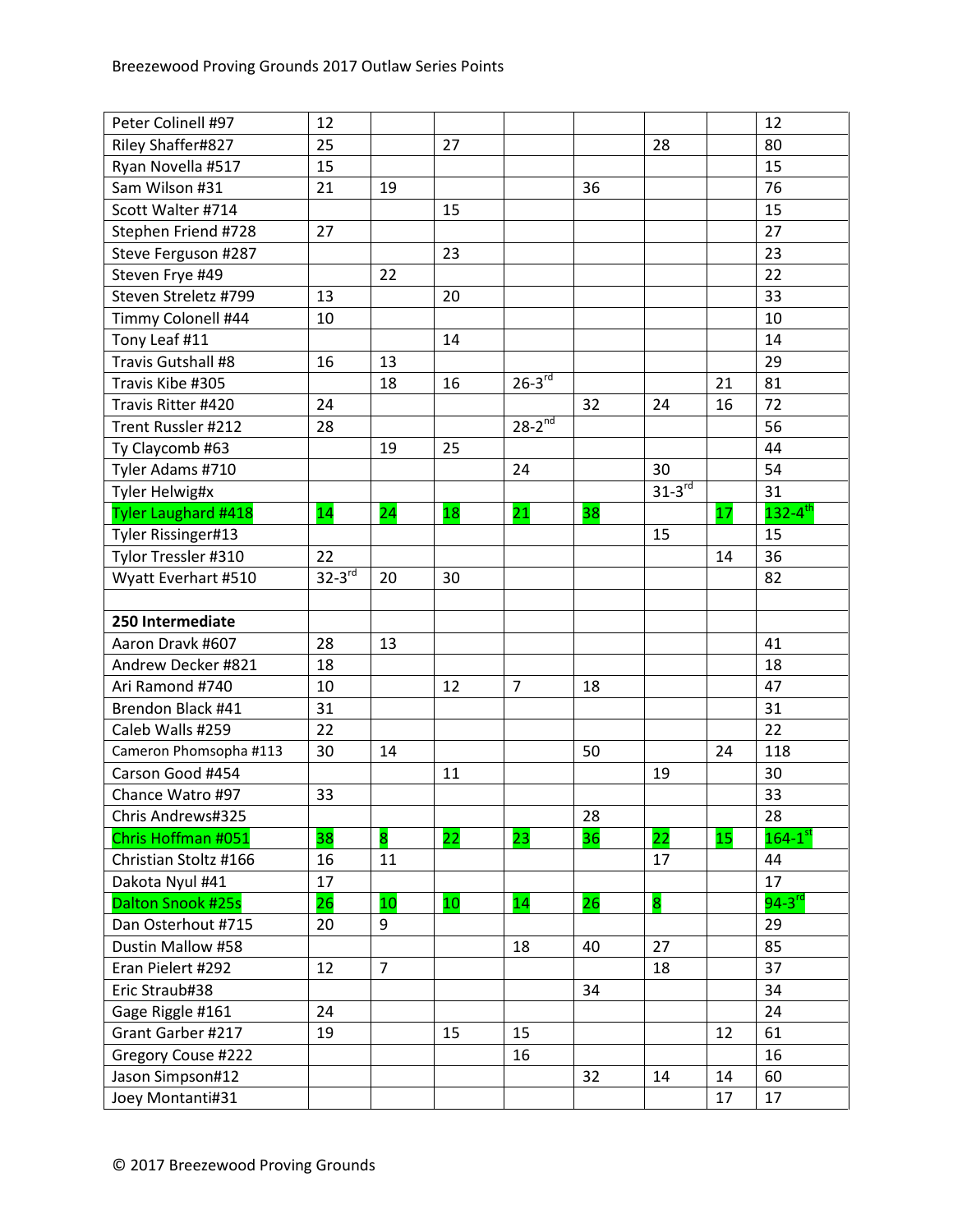| Joshua Villarreal#215    |                  |                 |                |    |    | 6              |                | 6                      |
|--------------------------|------------------|-----------------|----------------|----|----|----------------|----------------|------------------------|
| Kevin Clark #81          | 14               | $6\overline{6}$ |                | 11 | 14 | 12             | 9              | $66-5^{\text{th}}$     |
| Mark Compton #423        | 21               |                 |                |    |    | 15             | 10             | 46                     |
| Michael Ashby #56        | 27               | 16              | 14             | 10 | 22 | 16             | 13             | $118 - 2^{nd}$         |
| Nathan Murphy #127       |                  | 21              |                |    |    |                |                | 21                     |
| Nick Long#21             |                  |                 |                |    |    |                | $\overline{7}$ | $\overline{7}$         |
| Ryan Taylor #2           | 23               |                 |                |    |    |                |                | 23                     |
| Sage Minteer #95         |                  |                 |                | 9  |    | 9              |                | 18                     |
| Shawn Anders #134        | 29               |                 | 17             |    |    |                |                | 46                     |
| Skylar Whittington#259   |                  |                 |                |    | 30 | 20             | 16             | 66                     |
| Stash Breinich #158      | 13               |                 | 13             | 8  | 16 | 10             | 8              | $68 - 4$ <sup>th</sup> |
| Tanner Adams #729        | 15               |                 |                |    |    |                |                | 15                     |
| Tiffany Fanala #232      | 8                |                 |                |    |    |                |                | 8                      |
| Trenton Martin#145       |                  |                 |                |    |    | 13             |                | 13                     |
| Tyler Jones #22          | 11               | 12              |                |    | 20 |                |                | 43                     |
| Tyler Pennington #974    | 9                |                 |                | 13 |    | $\overline{7}$ |                | 29                     |
| Tyler Sweigard #342      | 25               |                 |                |    | 24 |                | 19             | 68                     |
| Wyatt Everhart#510       |                  |                 |                |    |    |                | 6              | 6                      |
| Zac Dziedzickie #21      |                  |                 |                | 12 |    |                |                | 12                     |
| Zach Wagner#90           |                  |                 |                |    |    | 11             | 11             | 22                     |
|                          |                  |                 |                |    |    |                |                |                        |
| 450 Intermediate         |                  |                 |                |    |    |                |                |                        |
| Aaron Dravk #x           |                  |                 |                | 16 |    |                |                | 16                     |
| <b>Adam Miller#57</b>    | 18               | 13              | 13             | 9  | 14 | 14             | 11             | $92 - 4$ <sup>th</sup> |
| Austin Bear#927          | 24               |                 |                |    |    |                | 23             | 47                     |
| <b>Austin Hollen#224</b> | 21               | 15              | 10             | 8  | 18 | 16             | 19             | $107 - 3^{rd}$         |
| Brandon Mamanus#192      |                  |                 |                |    |    |                | 6              | $\boldsymbol{6}$       |
| Brandon Smith#142        | $\boldsymbol{9}$ |                 |                |    |    |                |                | 9                      |
| <b>Brett Pochet#225</b>  | 8                | 12              | 18             | 23 | 16 | 19             | 16             | $112 - 2^{nd}$         |
| Cadan Burke #420         |                  | 8               | 8              |    |    |                |                | 16                     |
| Calvin Guelich#684       |                  |                 |                |    |    | 10             |                | 10                     |
| Cameron Phomsopha#113    |                  |                 |                |    | 44 |                | 21             | 65                     |
| Carson Good#454          |                  |                 |                |    |    | 22             |                | 22                     |
| Casey Dayne#34           |                  | 10              |                |    |    |                |                | 10                     |
| Chris Hoffman#051        | 26               |                 | 9              | 18 | 28 | 18             | 13             | $112 - 2^{nd}$         |
| Clinton Barclay#27       | 12               | 9               |                | 14 |    | 11             |                | 46                     |
| Collin Kavch#73          | 27               |                 |                |    |    |                |                | 27                     |
| Cory Wilkes #203         |                  |                 | $\overline{7}$ |    |    |                |                | $\overline{7}$         |
| Dakota Nyul#41           | 20               |                 |                |    |    |                |                | 20                     |
| Daniel Henry #137        |                  |                 |                | 13 |    | 25             |                | 38                     |
| Dustin Ebaugh#82         | 22               |                 |                |    |    |                |                | 22                     |
| Dustin Mallow#58         |                  |                 |                |    | 30 | 30             |                | 60                     |
| Dustin Trey #124         |                  |                 |                |    |    | 12             |                | 12                     |
| Dylan Shoop#311          | 29               |                 |                |    |    |                | 12             | 41                     |
| Eddie Kertz#103          | 32               |                 |                |    |    |                |                | 32                     |
| Eric Straub#38           |                  |                 |                |    | 20 |                |                | 20                     |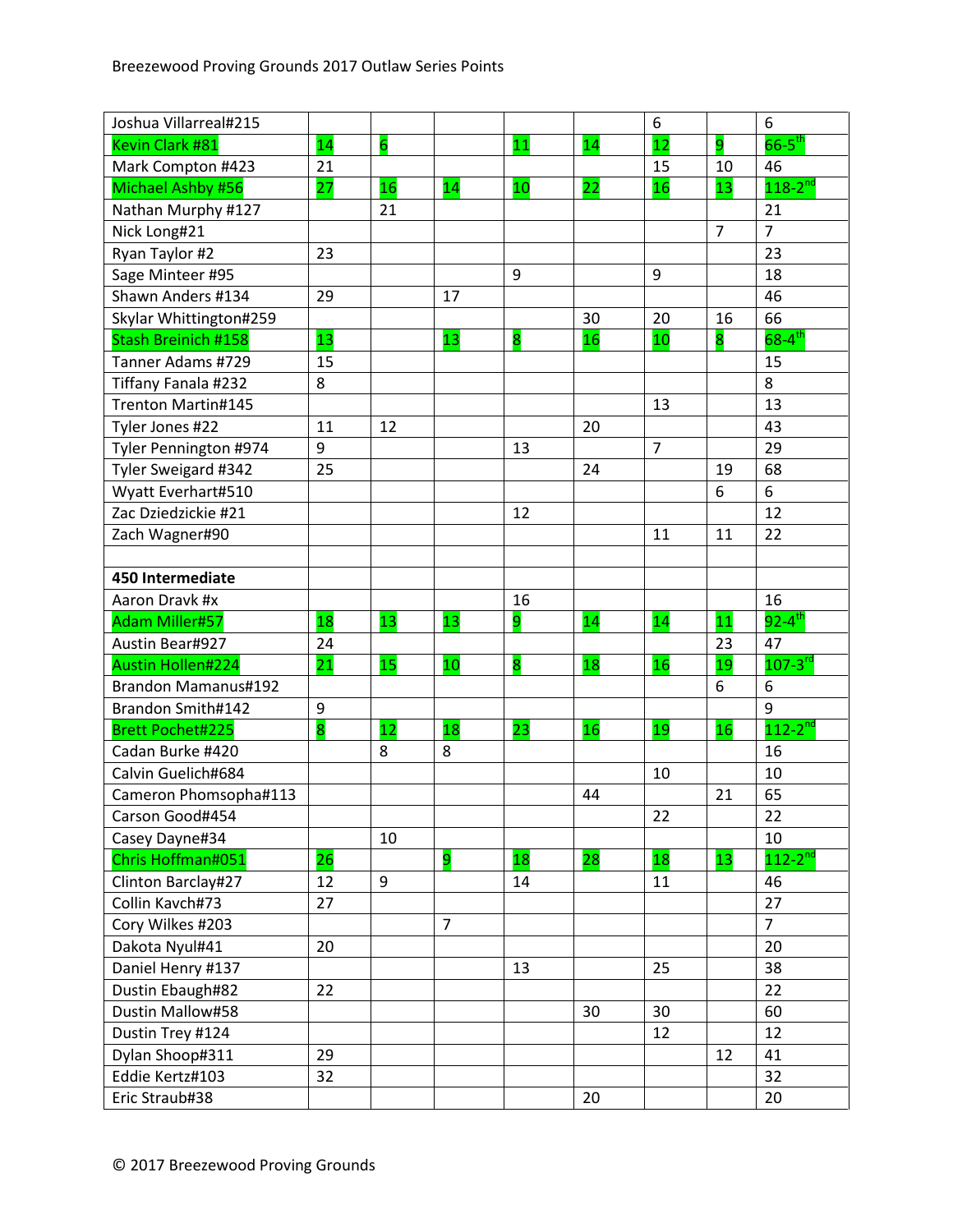| Ethan Brown#215            | 19 |    |    |                |    |                 |    | 19                      |
|----------------------------|----|----|----|----------------|----|-----------------|----|-------------------------|
| Frank Schaetzke #19        |    |    |    | 12             |    |                 |    | 12                      |
| Fred Herbst#x              | 23 |    |    |                |    |                 |    | 23                      |
| Gage Riggle#161            | 10 |    |    |                |    |                 |    | 10                      |
| Greg Asher #413            |    |    | 16 |                |    |                 |    | 16                      |
| Jason Winters#27           | 28 | 11 | 12 | 10             | 24 |                 |    | $85 - 5$ <sup>th</sup>  |
| Jeremy Whited#835          | 11 | 7  |    | 11             |    | 20              | 9  | $58-6^{th}$             |
| Joey Montanti#31           |    |    |    |                |    |                 | 8  | 8                       |
| John Selby#817             | 16 | 14 |    |                |    | 15              |    | 45                      |
| Jonathan Rank #x           |    |    | 15 |                |    |                 |    | 15                      |
| Joshua Villarreal#22       |    |    |    |                |    | 17              |    | 17                      |
| Justin Hall #21            |    |    |    | $\overline{7}$ |    |                 | 28 | 35                      |
| Kendall Barkley#581        |    |    |    |                |    |                 | 7  | $\overline{7}$          |
| Kevin Clark#87             | 15 |    |    |                |    | 8               | 10 | 33                      |
| Michael Ashby#56           |    |    |    |                |    | 9               |    | 9                       |
| Nathan Murphy #127         |    | 22 |    |                |    |                 |    | 22                      |
| Noah Sedorchak#22          |    |    |    |                |    |                 | 14 | 14                      |
| Randy Lawson#209           | 37 | 17 | 23 | 15             | 34 | $\overline{21}$ | 20 | $167 - 1$ <sup>st</sup> |
| Shane Benitez# 556         | 13 |    |    |                |    | 13              |    | 26                      |
| Shawn Anders#134           | 17 |    | 14 |                |    |                 |    | 31                      |
| Skylar Wittington#259      |    |    |    |                |    | 23              | 18 | 41                      |
| Tanner Adams#729           | 14 |    | 11 |                |    |                 |    | 25                      |
| Travis Schmucker #15       |    |    |    | 6              |    |                 |    | 6                       |
| Trenton Martin#145         |    |    |    |                | 12 |                 |    | 12                      |
| Tyler Mcdonald#x           |    |    |    |                |    |                 | 15 | 15                      |
| Tyler Sweigart#342         | 25 |    |    |                | 26 |                 | 17 | 68                      |
| Zack Coons#69              | 30 |    |    |                | 22 |                 |    | 52                      |
|                            |    |    |    |                |    |                 |    |                         |
| 250 Advanced               |    |    |    |                |    |                 |    |                         |
| AJ Houser#951              |    |    |    |                | 26 | $\overline{7}$  |    | 33                      |
| Arie Rachard#643           | 14 |    |    |                |    |                 |    | 14                      |
| <b>Austin Davis#97</b>     |    |    |    |                | 28 |                 |    | 28                      |
| Bayley Oberlander#469      |    |    |    |                | 22 |                 |    | 22                      |
| Ben West#731               |    |    |    |                | 16 |                 |    | 16                      |
| Billy Carling #513         |    | 15 |    |                |    |                 |    | 15                      |
| Brandon Minnich#11         | 10 |    |    |                |    |                 |    | 10                      |
| Bret Shipley#702           | 13 | 12 |    |                |    | 8               |    | 33                      |
| <b>Britton Atkinson#52</b> |    |    |    |                | 36 | 9               |    | 45                      |
| Bryce Davis#851            |    |    |    |                | 20 |                 |    | 20                      |
| Cameron Solander#272       |    |    |    |                |    |                 | 6  | 6                       |
| Chad Wages#445             | 19 |    |    |                |    |                 |    | 19                      |
| Cory Gillion#227           |    |    |    |                |    | 11              |    | 11                      |
| Dustin Miller #188         |    | 11 |    |                |    |                 |    | 11                      |
| Garrett Smith#624          | 24 | 18 |    |                | 40 | 10              | 8  | $100-1$ st              |
| Jacob Runkles #18          |    |    | 8  |                |    | 12              |    | 20                      |
| Jarrett Thompson#97        |    |    |    |                | 32 |                 |    | 32                      |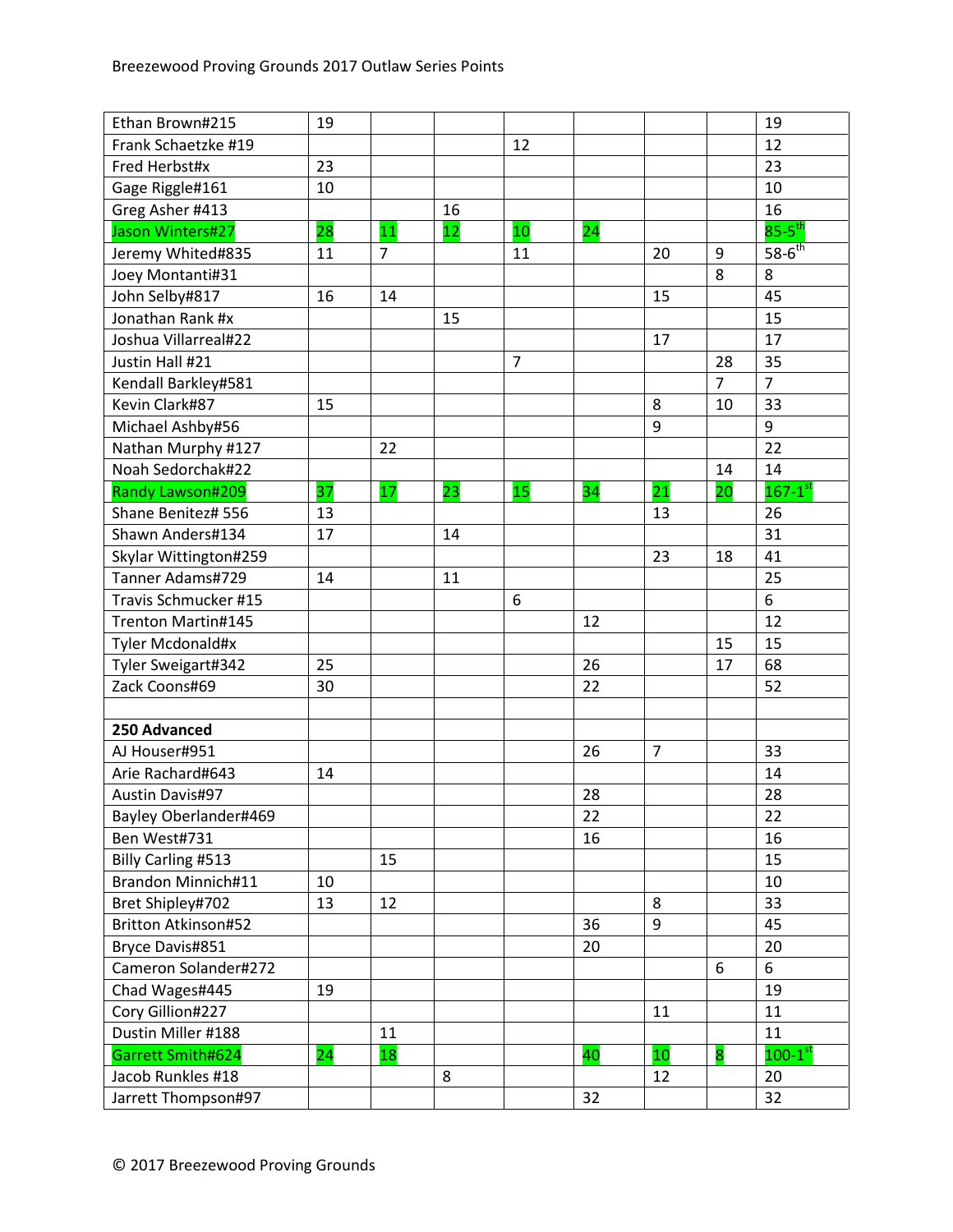| Jeff Miller #188x         |                | 9              |    |                |    |                |                | 9              |
|---------------------------|----------------|----------------|----|----------------|----|----------------|----------------|----------------|
| Jetti Pifer#x             |                |                |    |                | 24 | 6              |                | 30             |
| Jimmy Barry #18           |                | 13             |    |                |    |                |                | 13             |
| Joel Whitten#494          | 12             |                |    |                |    |                |                | 12             |
| Joey Deneen #22           |                | 23             | 13 |                | 34 |                |                | 70             |
| John Duckworth#621        | 11             |                |    |                | 30 |                |                | 41             |
| Johnathan Wennblom#1x     |                |                |    |                | 18 |                |                | 18             |
| Kyle Snider#5             | 9              |                |    |                |    |                |                | 9              |
| Ronnie Demorest#90        | 15             | 14             |    |                |    |                |                | 29             |
| Scott Clark#920           |                |                |    |                | 50 | 14             |                | 64             |
| Scott Martin#45           | $\overline{7}$ |                | 6  | $\overline{7}$ |    |                |                | 20             |
| Timmy Crosby#716          |                |                |    |                |    | 19             |                | 19             |
| Tyler Stepek #314         |                | 16             |    |                |    |                |                | 16             |
| Vincent Harrison#297      | 8              |                |    |                |    |                |                | 8              |
| Wyatt Johnson #124        |                | 10             |    |                |    |                |                | 10             |
|                           |                |                |    |                |    |                |                |                |
| <b>450 Advanced</b>       |                |                |    |                |    |                |                |                |
| AJ Houser#951             | 20             |                | 10 |                | 30 | 14             |                | 74             |
| Alex Woskob#125           |                |                |    |                |    | 19             |                | 19             |
| Arie Rachard#643          | 19             |                |    |                |    |                |                | 19             |
| Billy Boot#800            | 25             |                |    |                | 42 |                |                | 67             |
| Billy Carling #513        |                | 15             |    |                |    |                |                | 15             |
| Brad Esper #27            |                | 18             |    |                |    | 23             |                | 41             |
| <b>Brandon Garlock#xx</b> |                |                |    |                |    | $\overline{7}$ |                | $\overline{7}$ |
| Brandon Grimm#3           | 12             |                |    |                |    |                |                | 12             |
| Bret Shipley#02           | 11             | 8              |    | 9              |    | 11             |                | 39             |
| Britton Atkinson#582      |                |                |    |                | 34 | 16             |                | 50             |
| Casey Clark#              |                |                |    |                | 38 |                |                | 38             |
| Chad Rosselli#44          |                |                |    |                |    | 12             |                | 12             |
| Chad Wages#445            | 23             |                |    |                |    |                |                | 23             |
| Cody Johnson#31           | 8              |                |    |                |    |                |                | 8              |
| Cole Bryan#1              |                |                |    |                | 40 |                |                | 40             |
| Cory Gillion#227          |                |                |    |                |    | 15             |                | 15             |
| Dustin Miller #188        |                | 13             |    |                |    |                |                | 13             |
| Garrett Smith#624         | 18             | 12             |    |                | 32 | 21             | 9              | $92 - 2^{nd}$  |
| Hank Silvis#75            |                |                |    |                |    |                | $\overline{7}$ | $\overline{7}$ |
| Jacob Runkles#270         | 30             | 26             | 17 |                |    | 30             |                | 103            |
| Jarrett Thompson#97       |                |                |    |                | 20 |                |                | 20             |
| Jason McConnell #724      |                | 19             |    |                |    |                |                | 19             |
| Jeff Miller #188x         |                | $\overline{7}$ |    |                |    |                |                | $\overline{7}$ |
| Jetti Pifer #605          |                |                | 9  |                | 24 |                |                | 33             |
| Jimmy Barry #18           |                | 9              |    |                |    |                |                | 9              |
| Joel Whitten#494          | 16             |                |    |                |    |                |                | 16             |
| Joey Deneen#257           | 22             | 16             | 12 |                |    |                |                | 50             |
| John Ashcraft#158         |                |                |    |                | 22 |                |                | 22             |
| John Duckworth#621        | 15             |                |    |                | 26 |                |                | 41             |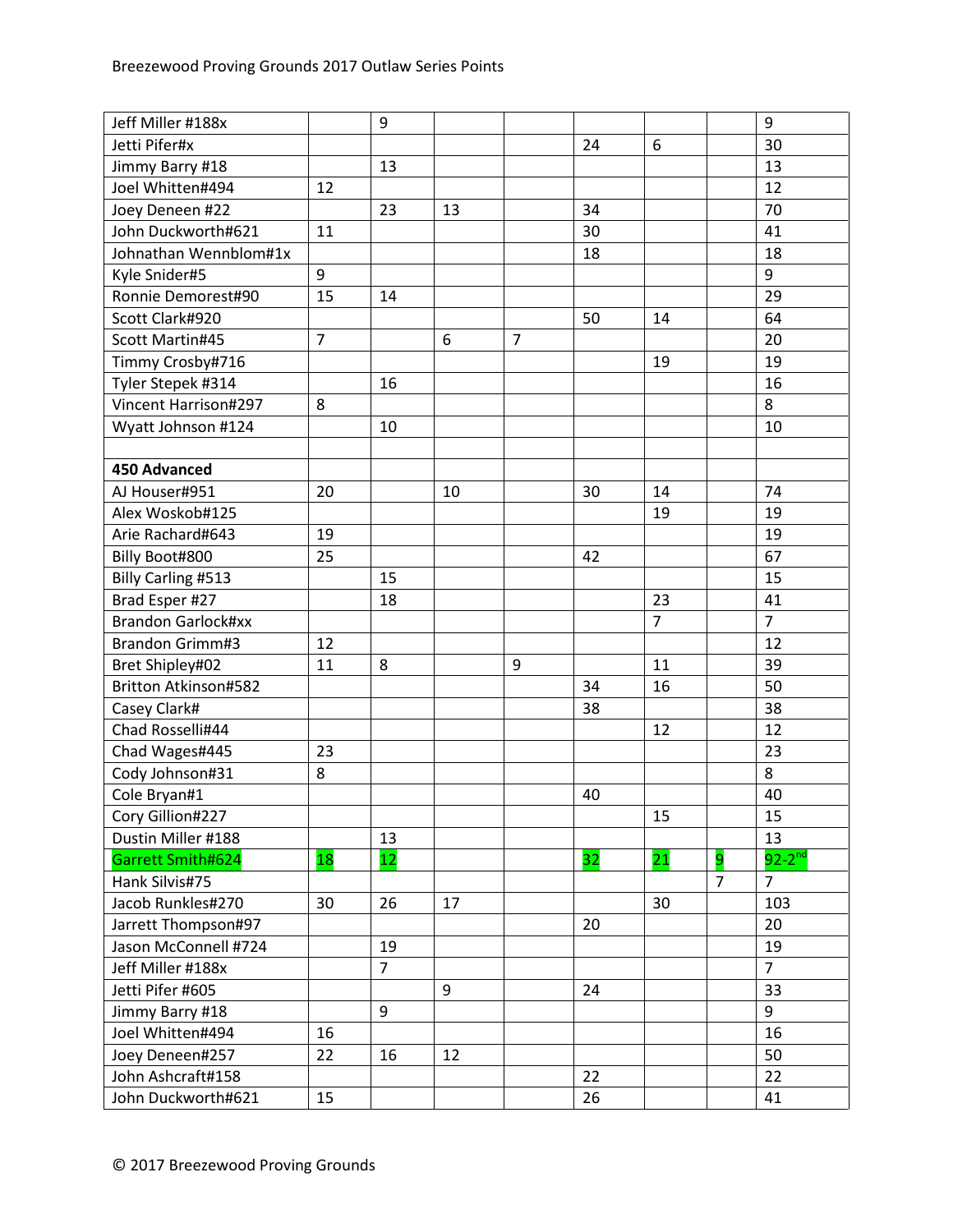| John Wells#25               |    |    |                         |                |    |                  | 16             | 16                     |
|-----------------------------|----|----|-------------------------|----------------|----|------------------|----------------|------------------------|
| Josh Howser#718             | 13 | 14 | $\overline{\mathbf{8}}$ | 7              | 36 | 17               | 8              | $103-1$ <sup>st</sup>  |
| Marco Antezana#111          |    |    |                         |                | 46 | 18               |                | 64                     |
| Nick Fratz-orr #265         |    |    |                         |                |    | 22               |                | 22                     |
| Patrick Mueller#x           |    |    |                         |                |    | 10               |                | 10                     |
| Paul Hrubochak #735         |    |    |                         | 6              |    |                  |                | 6                      |
| Paul Pinto#74               |    |    |                         |                |    | 13               |                | 13                     |
| Ronnie Demorest#90          | 21 | 10 |                         |                |    |                  |                | 31                     |
| Scott Clark#442             |    |    |                         |                | 56 | 20               |                | 76                     |
| Shane Krabal#92             |    |    |                         |                | 28 |                  |                | 28                     |
| Shawn Sparkman#156          | 10 |    |                         |                |    |                  |                | 10                     |
| Stephen Plank#719           | 9  |    |                         |                |    |                  |                | 9                      |
| Steven Good#315             | 14 |    |                         |                |    | $\boldsymbol{9}$ |                | 23                     |
| Timmy Crosby #79            |    | 21 |                         |                |    | 25               |                | 46                     |
| TJ Richardson#1x            |    |    |                         |                |    | 8                |                | 8                      |
| Tyler Stepek #314           |    | 11 |                         |                |    |                  |                | 11                     |
| <b>Vincent Harrison#297</b> |    |    |                         |                |    | 6                |                | 6                      |
| Wyatt Johnson #124          |    | 17 |                         |                |    |                  |                | 17                     |
|                             |    |    |                         |                |    |                  |                |                        |
| Vet 30+ Open                |    |    |                         |                |    |                  |                |                        |
| Calvin Guelich#684          |    |    |                         |                |    | 10               |                | 10                     |
| Chad Rosselli#44            |    |    |                         |                |    | 23               |                | 23                     |
| Chris Healey #193           |    | 10 | 15                      |                |    |                  |                | 25                     |
| Dan Reinhardt#871           |    |    |                         |                |    | 8                |                | 8                      |
| Dane Whitesell#56           |    |    |                         |                |    |                  | $\overline{7}$ | $\overline{7}$         |
| David Anderson#55           |    |    |                         |                |    |                  | 9              | 9                      |
| Derek Rice #401             |    |    |                         | 10             |    |                  |                | 10                     |
| Frank Schaetzke #19         |    |    |                         | 19             |    |                  |                | 19                     |
| Gary Zimmerman #5           |    |    |                         | 13             |    |                  |                | 13                     |
| Jason Inverso #91           |    |    |                         | 11             |    |                  |                | 11                     |
| Jason Trevenen#74           | 12 | 11 | 11                      | 12             |    |                  | 8              | $54 - 4$ <sup>th</sup> |
| Jeff Wheaton#347            |    |    |                         |                |    | 12               |                | 12                     |
| Jody Nevling#338            |    |    |                         |                |    | 15               |                | 15                     |
| John Gosnell #39            |    |    |                         | 15             |    |                  |                | 15                     |
| Josh Chalfa#999             | 8  |    |                         |                | 12 |                  |                | 20                     |
| Justin Gruden#664           | 18 |    |                         |                |    | 11               |                | 29                     |
| Justin McNeil #333          |    |    |                         | 6              |    |                  |                | 6                      |
| Mark Howser#117             | 13 | 17 |                         |                |    |                  |                | 30                     |
| Matt Grove#472              | 9  | 14 | 8                       |                | 14 | 9                | $\overline{6}$ | $60-3$ <sup>rd</sup>   |
| Matt Heacock #718           |    |    |                         | 9              |    |                  |                | 9                      |
| Matt Vansant#189            |    |    |                         |                |    |                  | 10             | 10                     |
| Michael Stover #392         |    |    | 12                      |                |    |                  |                | 12                     |
| Mike Martin#1               | 15 | 9  | 14                      | $\overline{7}$ |    |                  |                | 45                     |
| Mike Novella#319            | 14 | 12 | 16                      |                |    |                  | 11             | 53                     |
| Mike Payne#75               | 24 | 19 | 21                      |                |    |                  |                | 64                     |
| Nate Fetterman#357          |    |    |                         |                |    | 13               |                | 13                     |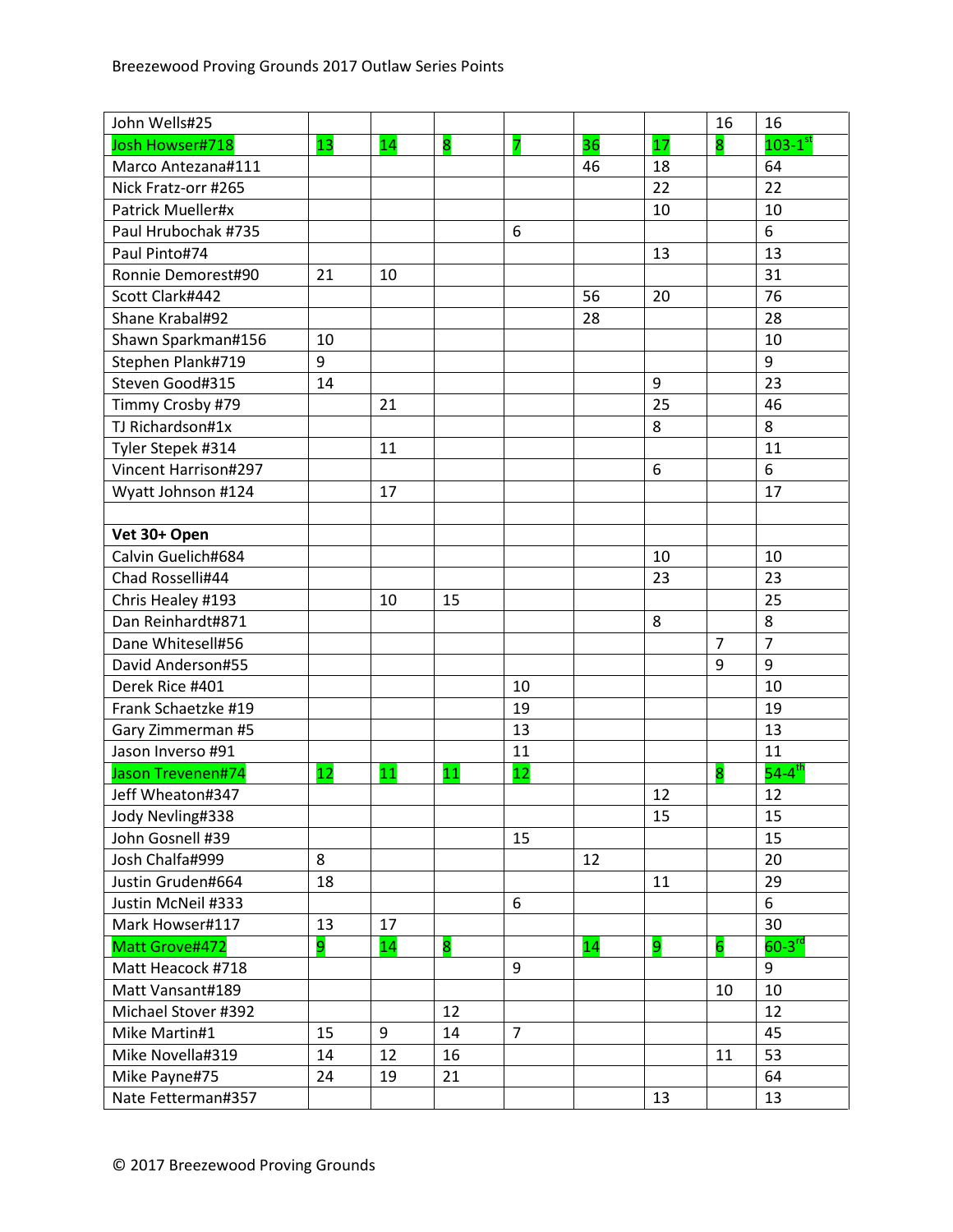| Nick Defranco#36         |                |                         |                         |                |    | 16             |                         | 16                      |
|--------------------------|----------------|-------------------------|-------------------------|----------------|----|----------------|-------------------------|-------------------------|
| Paul Hrubochak#735       | 21             | <b>16</b>               | 18                      | 16             | 18 | $\overline{6}$ | 18                      | $113 - 2^{nd}$          |
| Randy Lawson#209         | 29             | 24                      | 26                      | 26             | 32 | 18             | 13                      | $168-1$ st              |
| Rolando Crolvy#82        |                |                         |                         |                |    | $\overline{7}$ |                         | $\overline{7}$          |
| Ron Heidel#621           | 10             |                         | 10                      | 17             | 16 |                |                         | 53                      |
| Ron Ott #514             |                | $\overline{7}$          |                         | 8              |    |                |                         | 15                      |
| Ryan Taylor#2            | 19             |                         |                         |                |    |                |                         | 19                      |
| Scott Martin#45          | 20             |                         | 19                      | 21             |    | 14             |                         | 74                      |
| Scott Myers#34           | 17             | 15                      | 13                      | 18             |    |                |                         | 63                      |
| Stephen Plank#719        | 22             |                         |                         |                |    |                |                         | 22                      |
| Tom Riccio #912          |                | 13                      | 9                       |                |    |                |                         | 22                      |
| Travis Gutshall #8       |                | 8                       |                         |                |    |                |                         | 8                       |
| Vince Nolt#05            | 16             |                         | 17                      | 14             |    |                |                         | 47                      |
| Zach Coons#69            | 11             |                         |                         |                | 22 |                |                         | 33                      |
|                          |                |                         |                         |                |    |                |                         |                         |
| Senior 45+ Open          |                |                         |                         |                |    |                |                         |                         |
| <b>Bill Lauver#442</b>   | 10             | 7                       | 11                      | 9              | 16 | 10             | 7                       | $70-2^{nd}$             |
| <b>Bill Mooney#2</b>     |                |                         |                         |                |    | $\overline{7}$ |                         | $\overline{7}$          |
| Bryan Haynes#400         | 6              |                         |                         |                |    |                |                         | 6                       |
| David Anderson #55       |                |                         | 9                       |                | 18 | 12             | 10                      | 49                      |
| Don Breinich #457        |                |                         | $\overline{7}$          | 6              |    |                |                         | 13                      |
| Greg Lykens#04           |                |                         |                         |                |    | 14             |                         | 14                      |
| Jody Nevling #338        |                |                         |                         | 19             |    | 21             |                         | 40                      |
| John Gosnet #39          |                |                         |                         | 10             |    |                |                         | 10                      |
| Mark Howser#117          | 11             | 9                       | $\overline{\mathbf{8}}$ | 12             | 22 |                |                         | $62-3$ <sup>rd</sup>    |
| Matt Losch#71            | 8              |                         |                         | $\overline{7}$ |    |                |                         | 15                      |
| Paul Henry #137          |                |                         |                         | 11             |    |                |                         | 11                      |
| Paul Hrubochak#735       | 18             | 14                      | 16                      | 14             | 32 | 16             | 15                      | $125 - 1$ <sup>st</sup> |
| Scott Habtret#313        | $\overline{7}$ |                         |                         |                |    | 8              |                         | 15                      |
| Scott McGill#854         | 13             |                         |                         |                |    |                |                         | 13                      |
| Steve David#52           |                |                         |                         |                | 12 |                |                         | 12                      |
| Steve Wagner#79          |                |                         |                         |                |    | 13             | 8                       | 21                      |
| <b>Steve Yingling#68</b> | 9              | $\overline{\mathbf{6}}$ |                         | 8              | 14 | 11             | $\overline{\mathbf{6}}$ | $54 - 4$ <sup>th</sup>  |
| Tom Nagle#41             |                |                         |                         |                |    | 9              |                         | 9                       |
|                          |                |                         |                         |                |    |                |                         |                         |
| <b>Pit Bike Open</b>     |                |                         |                         |                |    |                |                         |                         |
| Braden Hinterberger #027 |                | 9                       |                         |                |    |                |                         |                         |
| Cody Andres#50           | 11             |                         |                         |                |    |                |                         |                         |
| Connor Cappetta #        |                | $\overline{7}$          |                         |                |    |                |                         |                         |
| Dale Hoffman#219         |                |                         |                         |                |    | $\overline{7}$ |                         |                         |
| Dan Deroche#37           |                |                         |                         |                |    | 12             |                         |                         |
| Eddie Byrd#81            |                | 14                      |                         |                |    |                |                         |                         |
| Jon Benaglio #715        |                |                         |                         | 12             |    |                |                         |                         |
| Katie Goodman #45        |                | 6                       |                         |                |    |                |                         |                         |
| Wayne Perry #11          |                |                         |                         |                |    |                | 11                      |                         |
|                          |                |                         |                         |                |    |                |                         |                         |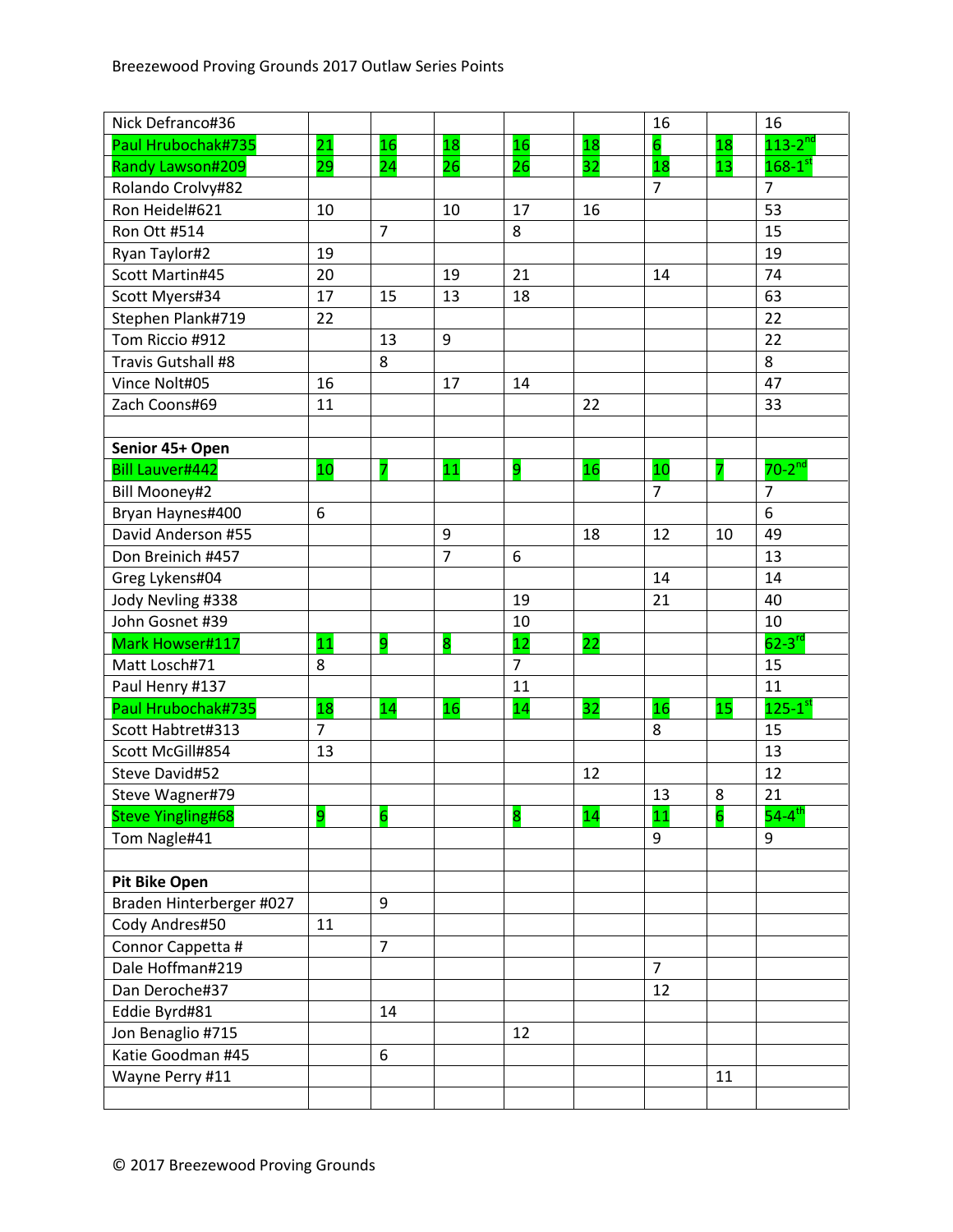| <b>QUADS</b>               |                |                |                |                         |    |                 |                |                        |
|----------------------------|----------------|----------------|----------------|-------------------------|----|-----------------|----------------|------------------------|
|                            |                |                |                |                         |    |                 |                |                        |
| 50-70 Open                 |                |                |                |                         |    |                 |                |                        |
| Aiden McGuire #19          |                | 6              |                | 7                       | 12 | $6\overline{6}$ |                | $38-2^{nd}$            |
| Gianna Germano#88          |                |                |                |                         |    |                 | 6              | 6                      |
| Jack VanVarick #17         |                | $\overline{7}$ | 12             |                         |    |                 |                | 9                      |
| Jayden Shiffer#16          | 12             | 8              |                |                         | 18 | 8               |                | 46                     |
| Ryder Carter#1             |                |                |                | 10                      |    |                 |                | 10                     |
| Shelby Shiamone #20        |                |                |                |                         | 14 |                 |                | 14                     |
| <b>Vincent Dillion #54</b> |                | 15             | $\overline{7}$ | 15                      | 28 | 13              | 14             | $92-1$ <sup>st</sup>   |
| Zach Notarianni#9          | $\overline{7}$ | 10             |                | 8                       |    |                 | 9              | 34                     |
|                            |                |                |                |                         |    |                 |                |                        |
| 90-125 Open                |                |                |                |                         |    |                 |                |                        |
| Addison Chornak#127        | 11             | 22             |                |                         | 26 |                 |                | 59                     |
| Angel Coleman #427         |                | $\overline{7}$ |                |                         |    |                 |                | $\overline{7}$         |
| Cameron Bash#36            | 9              | 8              |                | $\overline{\mathbf{8}}$ | 16 | 10              | 11             | $62 - 5$ <sup>th</sup> |
| <b>Cameron Kunkle#82</b>   |                | 14             |                | 9                       | 12 | 9               | 9              | $60-6$ <sup>th</sup>   |
| Corey Osborne#19           |                |                |                |                         | 42 | 20              |                | 62                     |
| Dakota Pittman #998        |                | 10             | 19             | 7                       | 14 | 8               | 8              | $66 - 4$ <sup>th</sup> |
| Dane Molander#488          | 18             | 6              |                | 11                      |    |                 |                | 35                     |
| Dylan Zuramski#1           |                |                |                |                         |    |                 | $\overline{7}$ | $\overline{7}$         |
| Evan Osborne#31            |                |                |                |                         | 20 | 11              |                | 31                     |
| Grant Cain#2               |                |                |                |                         |    | $\overline{7}$  |                | $\overline{7}$         |
| Jack VanVarick #17         |                | 9              |                |                         |    |                 |                | 9                      |
| Jake Colson#4              | 13             | 11             |                | 10                      | 28 | 13              | 13             | $88 - 2$ <sup>nd</sup> |
| Jayden Russell#14          | 10             | 15             |                | 13                      | 32 | $\overline{6}$  | 6              | $82 - 3$ <sup>rd</sup> |
| Jayden Shiffer #16         |                | 13             |                |                         | 18 | 12              |                | 43                     |
| Seth Jaffe#329             | 6              |                |                |                         |    |                 |                | 6                      |
| Shelby Shiamone #20        |                | 12             |                |                         | 22 |                 |                | 34                     |
| <b>Vincent Dillion #54</b> | 8              | 17             |                | 18                      | 24 | 15              | 18             | $100-1$ <sup>st</sup>  |
| Zack Notarianni#9          |                |                |                |                         |    |                 | 10             | 10                     |
|                            |                |                |                |                         |    |                 |                |                        |
| 200/300 Open               |                |                |                |                         |    |                 |                |                        |
| Benny Franks#37            | 8              |                |                |                         |    | 8               |                | 16                     |
| Braden Shiamone #02        |                | 19             |                |                         | 28 |                 |                | 47                     |
| Cody Slick #272            |                |                |                | 6                       |    |                 |                | 6                      |
| Corey Osborne#19           |                |                |                |                         | 18 | 11              |                | 29                     |
| Dane Molander#488          | 17             | 12             |                | 15                      |    |                 |                | 44                     |
| Dylan Lowe#22              | 6              | 8              |                |                         |    | 6               |                | 20                     |
| Felecha Dashem#118         | 7              | 7              | 7              | 7                       | 12 | 7               | 6              | $53-2^{nd}$            |
| Gabe Lukasik#9             | 9              | 9              | 12             | 10                      | 14 | 16              | 13             | $83-1$ <sup>st</sup>   |
| Joe Arcumi#961             | 10             | 11             |                |                         |    | 9               | 8              | 38                     |
| Max Shiffer #14            |                | 14             |                |                         |    |                 |                | 14                     |
| Tyler Notarianni#6         | 12             | 10             |                | 8                       |    |                 |                | 30                     |
|                            |                |                |                |                         |    |                 |                |                        |
|                            |                |                |                |                         |    |                 |                |                        |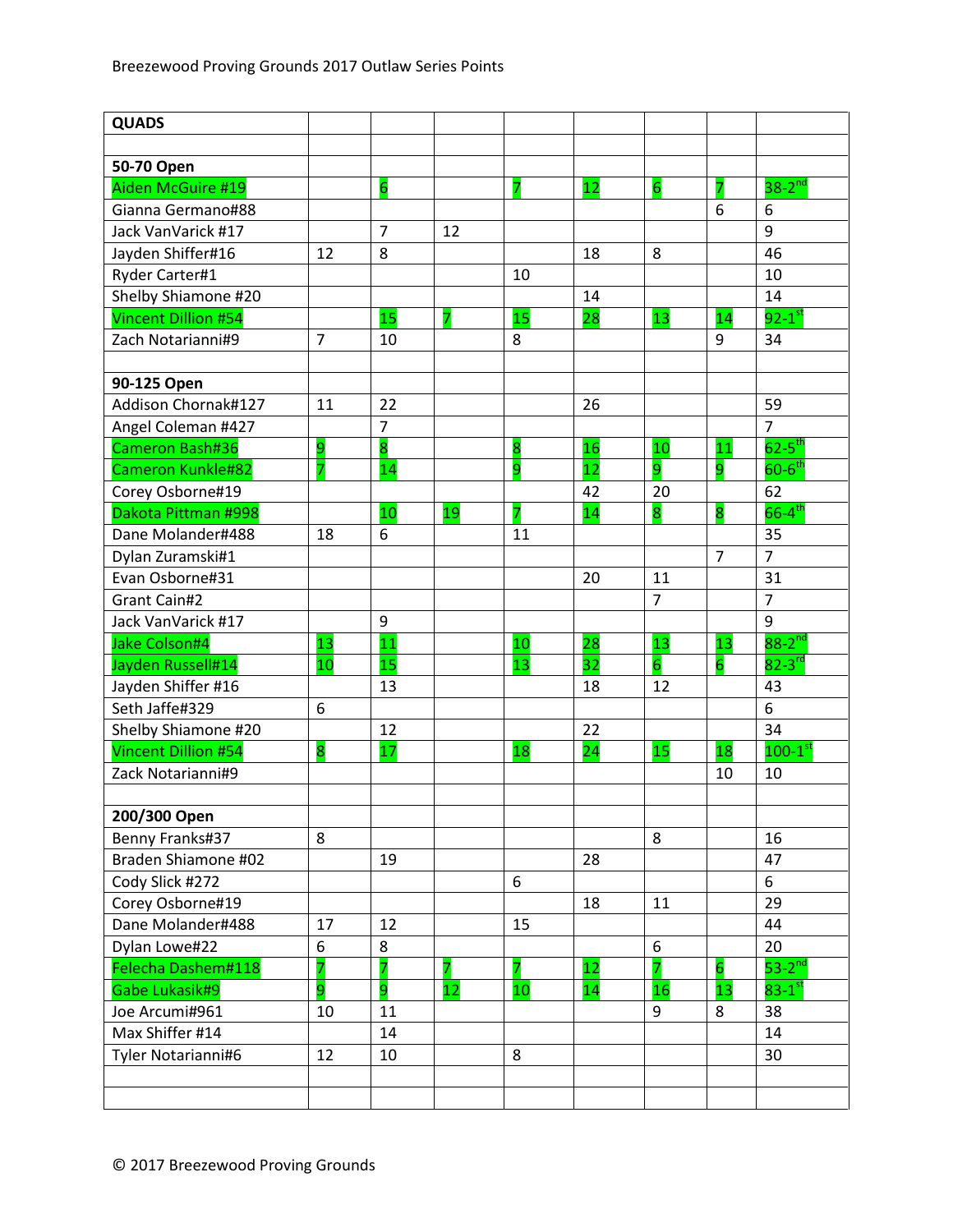| 400 Open               |                      |               |                      |                      |             |                |     |                        |
|------------------------|----------------------|---------------|----------------------|----------------------|-------------|----------------|-----|------------------------|
| Cody Slick#272         | 11                   |               |                      |                      |             |                |     | 11                     |
| Dave Keller #77        |                      |               | 12                   |                      | 28          | $\overline{7}$ |     | 47                     |
| Jason Eby#10           |                      |               |                      |                      | 18          |                |     | 18                     |
| Joey Miller#818        |                      |               |                      |                      | 14          |                |     | 14                     |
| Robert Silfies #22     |                      |               |                      | 11                   |             |                |     | 11                     |
| Tim Burkholder #717    |                      |               | $\overline{7}$       |                      |             |                |     | $\overline{7}$         |
| Tyler Marlin#1         |                      |               |                      |                      |             | 12             |     | 12                     |
| Zach Howard#249        |                      |               |                      |                      | 12          |                |     | 12                     |
|                        |                      |               |                      |                      |             |                |     |                        |
| <b>Open Beginner</b>   |                      |               |                      |                      |             |                |     |                        |
| Adam Whary#512         | $24 - 1^{st}$        |               |                      |                      |             |                |     | 24                     |
| Andrew Beury#14        |                      |               |                      |                      |             | 10             | 12  | 22                     |
| Andy Rook#31           | 16                   |               |                      |                      |             |                |     | 16                     |
| Austin Lewis #343      |                      |               |                      | 13                   | $24-3^{rd}$ | $13-3^{rd}$    | 16  | 66                     |
| Austin Straub#49       |                      |               |                      |                      | 22          |                |     | 22                     |
| Cameron Graybill#888   | $24-1$ <sup>st</sup> |               |                      | $19-3^{rd}$          |             |                |     | 33                     |
| Chase Fetterman#82     | 15                   |               |                      |                      |             |                |     | 15                     |
| Corey Weaverlings#69c  | 13                   | $20 - 2^{nd}$ | $16-2^{nd}$          | 18                   | $28-2^{nd}$ | ***            | *** | $95-2^{nd}$            |
| Corey Zamenski#11      | 12                   |               |                      |                      |             |                |     | 12                     |
| Dakota Radcliff #333   |                      |               | $21-1$ <sup>st</sup> | $26-1$ <sup>st</sup> | $38-1$ st   | ***            | *** | $85-3$ <sup>rd</sup>   |
| Damian Sheaffer#56     | 9                    |               |                      |                      |             |                |     | $\boldsymbol{9}$       |
| Dereck Hill#727        | 12                   |               |                      |                      |             |                |     | 12                     |
| Devin Adams #41        |                      |               |                      | 9                    |             |                |     | 9                      |
| Devin Woodward#21      | 14                   |               |                      | 16                   |             |                |     | 30                     |
| Douglas Fisher#416     | 10                   |               |                      |                      |             |                |     | 10                     |
| <b>Howard Lowe#118</b> | $19-2$ <sup>nd</sup> | 16            | 9                    | 14                   | 20          | 11             | 10  | $99-1$ <sup>st</sup>   |
| Isaac Keg#713          |                      |               |                      |                      |             | 15             | 14  | 29                     |
| John Lebarron#9H       | $17-3^{rd}$          |               |                      |                      |             |                |     | 17                     |
| Jonathan Hess#13       | 16                   | $18-3^{rd}$   |                      |                      |             |                |     | 34                     |
| Josh Atkins#19         | $19-2^{nd}$          |               |                      | $21-2^{nd}$          |             |                |     | 40                     |
| Justin Haley#11        |                      |               |                      |                      |             | 12             |     | 12                     |
| Kaden Gingras#003      | 8                    | 15            | 13                   | 11                   | 12          |                |     | $59-5$ <sup>th</sup>   |
| Kian Kissinger#119     | 11                   |               |                      |                      |             |                |     | 11                     |
| Kyle Hartley#6         | 10                   |               |                      |                      |             |                | 13  | 23                     |
| Lance Slaterback#242   | $17-3^{rd}$          |               | $14-3^{rd}$          |                      |             |                |     | 31                     |
| Mikayla Wolfe#24       | 7                    | 12            | 12                   | 10                   | 16          | 9              | 11  | $77 - 4$ <sup>th</sup> |
| Robert Wolfe#22        |                      |               |                      |                      |             |                | 9   | 9                      |
| Rusty Morder #920      |                      |               |                      | 12                   |             |                |     | 12                     |
| Ryan Post#88           | 15                   | $25 - 1^{st}$ |                      |                      |             | $20 - 1^{st}$  | 24  | 84                     |
| Scott Wolfe #22        |                      | 13            |                      | 8                    | 14          | 8              |     | 43                     |
| Thomas Briel#997       | 11                   |               |                      |                      | 18          |                |     | 29                     |
| TJ Notarianni#32       | 9                    | 14            |                      | 15                   |             |                | 15  | 53                     |
| Todd Rohr#55           |                      |               |                      |                      |             |                | 19  | 19                     |
| Tyler Asher #13x       |                      |               | 11                   |                      |             |                |     | 11                     |
| Tyler Halbleib#216     | 13                   |               | 10                   |                      |             |                |     | 23                     |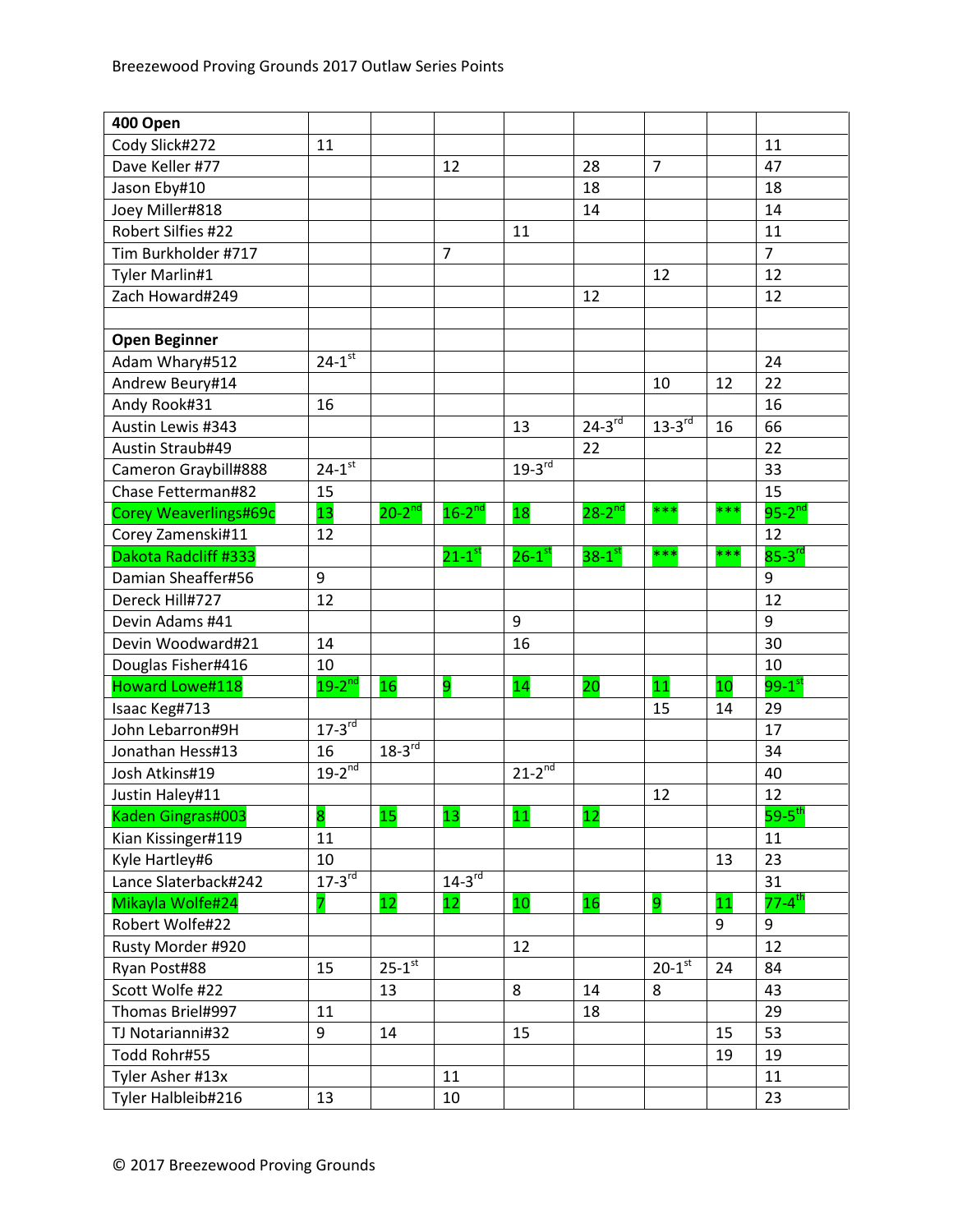| Tyler Marlin #16         |                | 17              |                 |                |    |                  |                | 17                      |
|--------------------------|----------------|-----------------|-----------------|----------------|----|------------------|----------------|-------------------------|
| Tyler Moore#74           | $\overline{7}$ |                 |                 |                |    |                  |                | $\overline{7}$          |
| Tyler Notarianni #4      |                |                 |                 | 17             |    |                  | 17             | 34                      |
| Tyler Wildsmith#428      | 14             |                 |                 |                |    |                  |                | 14                      |
| Zach Stout#126           | 8              |                 |                 |                |    |                  |                | 8                       |
|                          |                |                 |                 |                |    |                  |                |                         |
| <b>Open Intermediate</b> |                |                 |                 |                |    |                  |                |                         |
| Adam Bills#34            |                |                 |                 |                |    | $\boldsymbol{9}$ |                | 9                       |
| Adam Whary#512           |                |                 |                 |                |    |                  | 17             | 17                      |
| Andrew Pompa#171         | 8              |                 |                 |                |    |                  |                | 8                       |
| Andrew Ricketts#428      | 13             |                 | 9               | $\overline{7}$ |    |                  |                | 29                      |
| Brandon Elliot #088      |                |                 |                 | 10             |    |                  |                | 10                      |
| Chris Leitzel #97        |                | 10              |                 |                |    |                  |                | 10                      |
| Cody Naugle#62           | 13             | $\overline{21}$ | 13              | 17             | 18 | 16               | 15             | $113 - 3$ <sup>rd</sup> |
| Cody Slick#272           | $\overline{7}$ |                 |                 |                |    |                  |                | $\overline{7}$          |
| Cole Wertz#21            | 14             | 11              | 10              | 14             | 22 | 7                | 13             | $91 - 4$ <sup>th</sup>  |
| Dakota Radcliff#333      |                |                 |                 |                |    | 12               |                | 12                      |
| Dante Leon#89            | 10             |                 |                 |                |    |                  |                | 10                      |
| Drew Flinchum#101        | 12             |                 |                 |                |    |                  |                | 12                      |
| Dylan Aungst #151        |                |                 |                 | 11             |    |                  |                | 11                      |
| Hunter Grimes#758        | 16             |                 |                 |                |    |                  |                | 16                      |
| Jacob Ryan#75            | 7              | $\overline{6}$  | 11              |                | 24 | 15               | 14             | $77 - 5$ <sup>th</sup>  |
| James Heninger#95        | 12             |                 |                 |                |    | 11               |                | 23                      |
| Jimmy Funk#10            | 16             | 13              | 20              | 25             | 28 | 24               | 12             | $138-2^{nd}$            |
| John Wiesheier#524       | 11             | 12              |                 | 9              | 16 | 10               | 8              | $66-6^{th}$             |
| Josh Whetstone#02        | 6              |                 |                 |                |    |                  |                | 6                       |
| Justin Grimm #821        |                |                 | 12              | 15             |    |                  |                | 27                      |
| Kaden Gingras#003        |                |                 |                 |                |    | 8                | $\overline{7}$ | 15                      |
| Kyle Denkovich#7         | 9              | 9               | 8               |                | 14 | 13               | 10             | $63 - 7$ <sup>th</sup>  |
| Lance SLaterback #242    |                |                 |                 | 12             |    |                  |                | 12                      |
| Max Shiffer#14           | 11             | 14              |                 | 8              | 20 |                  |                | 53                      |
| Mike Briscoe#1           | 9              |                 |                 |                |    |                  |                | 9                       |
| Mike Weaber #51          |                |                 |                 | 13             |    |                  |                | 13                      |
| Paul Savino#418          | 14             |                 |                 | 16             |    |                  | 11             | 41                      |
| Ryan Fosnot#749          | 21             |                 |                 |                |    | 17               |                | 38                      |
| Ryan Shell #713          |                |                 |                 |                |    |                  |                | 18                      |
|                          |                |                 |                 | 18             |    |                  |                |                         |
| Saul Cohick#31           |                |                 |                 |                |    |                  | 6              | 6                       |
| Strett Ryan#15           | 10             | $\overline{7}$  |                 |                | 12 | 14               | 9              | $52-8$ <sup>th</sup>    |
| Travis Loring#28         | 8              |                 |                 |                |    |                  |                | 8                       |
| Trevor Bulger#004        | 21             | 16              | 15 <sub>1</sub> | 20             | 38 | 19               | 22             | $151-1$ <sup>st</sup>   |
| Tyler Smith #15x         |                | 8               |                 |                |    |                  |                | 8                       |
|                          |                |                 |                 |                |    |                  |                |                         |
| <b>Open Advanced</b>     |                |                 |                 |                |    |                  |                |                         |
| Adam Plume #8            |                | $\overline{7}$  | 10              |                |    |                  |                | 17                      |
| Andy Ehrenzeller#55      | 19             |                 |                 |                |    |                  |                | 19                      |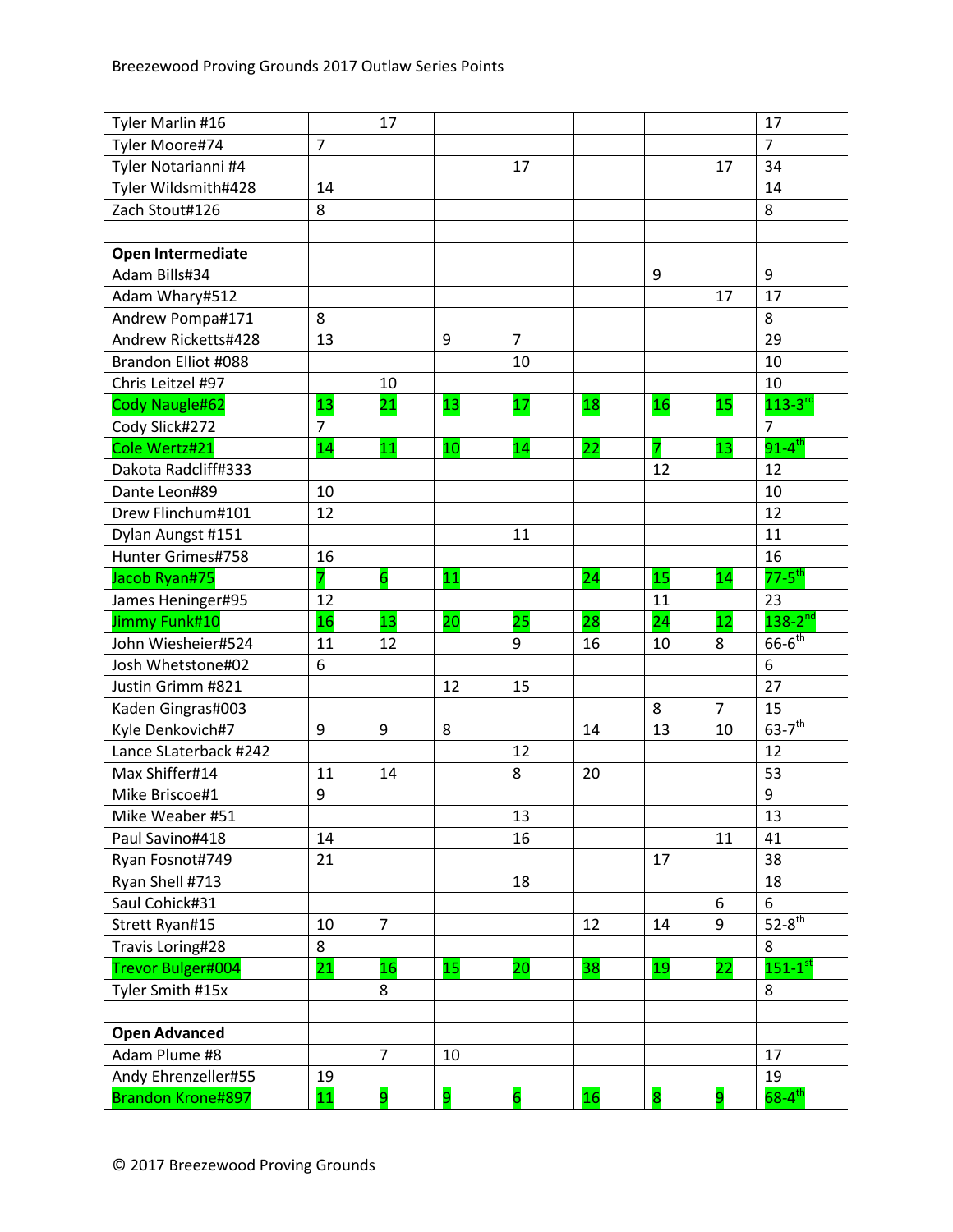| Brandon Romito #x         |                         | 10 |                 |                |                 |                |                         | 10                      |
|---------------------------|-------------------------|----|-----------------|----------------|-----------------|----------------|-------------------------|-------------------------|
| <b>Brenton Stein#28</b>   | 16                      | 13 |                 | 9              |                 |                |                         | 38                      |
| Brock Jumper#112          | 13                      |    |                 |                |                 |                |                         | 13                      |
| Chris Walls#13            |                         |    |                 |                |                 | 10             |                         | 10                      |
| Dayton Buhrman#56         | 12                      | 12 | 8               | 10             | 22              | 11             | 10                      | $85-3$ <sup>rd</sup>    |
| Hunter Dentler#35D        | 9                       |    |                 |                |                 |                |                         | 9                       |
| Hunter Grimes #758        |                         |    | 12              |                | 14              |                |                         | 26                      |
| Jake Ranzani#418          | 14                      |    |                 |                |                 |                | 6                       | 20                      |
| Jon Blemler#326           | $\overline{7}$          |    |                 |                | 18              | 6              |                         | 31                      |
| Justin Feight#297         | 15                      | 20 | 7               | 17             | 40              | 7              | 17                      | $123 - 2^{nd}$          |
| Kale Witmer #117          |                         |    |                 | 8              |                 |                |                         | 8                       |
| Kyle Dibert#5             | 8                       | 8  |                 |                | 20              | $9\,$          | $\overline{7}$          | $52-5$ <sup>th</sup>    |
| Robert Breon#17           |                         |    |                 |                |                 | 13             |                         | 13                      |
| Tim Notarianni#888        | 17                      | 11 |                 | $\overline{7}$ |                 |                | 8                       | 43                      |
| Tommy Vossmann#26         |                         |    |                 |                | 24              |                |                         | 24                      |
| Ty Gehman#113             | 24                      | 15 | 17              | 12             | 26              | 18             | 12                      | $124-1$ <sup>st</sup>   |
| Ty Hornberger#9           | 10                      |    |                 |                |                 |                |                         | 10                      |
| Wes Lewis#79              |                         |    |                 |                | 30              |                |                         | 30                      |
|                           |                         |    |                 |                |                 |                |                         |                         |
| <b>Women Open</b>         |                         |    |                 |                |                 |                |                         |                         |
| Breanna Savage#104        |                         |    |                 |                |                 | 8              |                         | 8                       |
| Emily Ramond#512          | 10                      |    |                 |                |                 |                |                         | 10                      |
| Falecha Dashem #118       |                         |    |                 | 8              |                 | 6              | 6                       | 20                      |
| Holly Carroll#595         | 9                       |    |                 |                | 18              |                |                         | 27                      |
| Kenzi Hinson#17           | 6                       |    |                 |                |                 |                |                         | 6                       |
| Maddie Hill#505           | $\overline{\mathbf{8}}$ | 14 | $6\overline{6}$ | 7              | 14              | 7              | 15                      | $71-3$ <sup>rd</sup>    |
| <b>Madison Lukasik#8</b>  | 17                      | 7  | 7               | 11             | $\overline{22}$ | 11             | 7                       | $82 - 2$ <sup>nd</sup>  |
| <b>Shelby Cobrando#55</b> | 12                      | 9  | 14              | 16             | 32              | 16             | 10                      | $109 - 1$ <sup>st</sup> |
| Tabby Hushon#4            |                         | 6  | 9               | 9              | 16              | 9              | 8                       | $64 - 4$ <sup>th</sup>  |
|                           |                         |    |                 |                |                 |                |                         |                         |
| Vet 30+                   |                         |    |                 |                |                 |                |                         |                         |
| Adam Bills#34             |                         |    |                 |                |                 | 8              | 16                      | 24                      |
| Benny Franks#79           |                         |    |                 |                |                 | 17             |                         | 17                      |
| <b>Bill Haer #66</b>      |                         | 9  | $\overline{7}$  | 8              |                 | $\overline{6}$ | $6\overline{6}$         | $36 - 4$ <sup>th</sup>  |
| Brian Jenkins#0           | 18                      |    |                 |                |                 |                |                         | 18                      |
| Chris Prosa #716          |                         |    |                 | 10             |                 |                |                         | 10                      |
| Daryl Rhine#45            | 10                      | 8  | 9               | 12             | 28              | 12             | 7                       | $86-1$ st               |
| Dave Germano#14           |                         |    |                 |                |                 |                | 11                      | 11                      |
| Dave Savage#104           |                         |    |                 |                |                 | 10             |                         | 10                      |
| <b>Howard Dashem#629</b>  | 9                       | 7  | $\overline{6}$  | 9              | 14              | 7              | $\overline{\mathbf{8}}$ | $60-3$ <sup>rd</sup>    |
| John Shank#820            | 8                       | 6  | 14              | 7              | 18              | 9              | 9                       | $71 - 2$ <sup>nd</sup>  |
| Josh Atkins#19            | 13                      | 11 |                 | 17             |                 |                |                         | 41                      |
| Josh Shiffer #14          |                         |    |                 |                | 12              |                |                         | 12                      |
| Mike Briscoe#1            | 11                      |    |                 |                |                 |                |                         | 11                      |
| Travis Loring#28          | $\overline{7}$          |    |                 |                |                 |                |                         | $\overline{7}$          |
| Tyler Smith #15           |                         | 16 |                 |                |                 |                |                         | 16                      |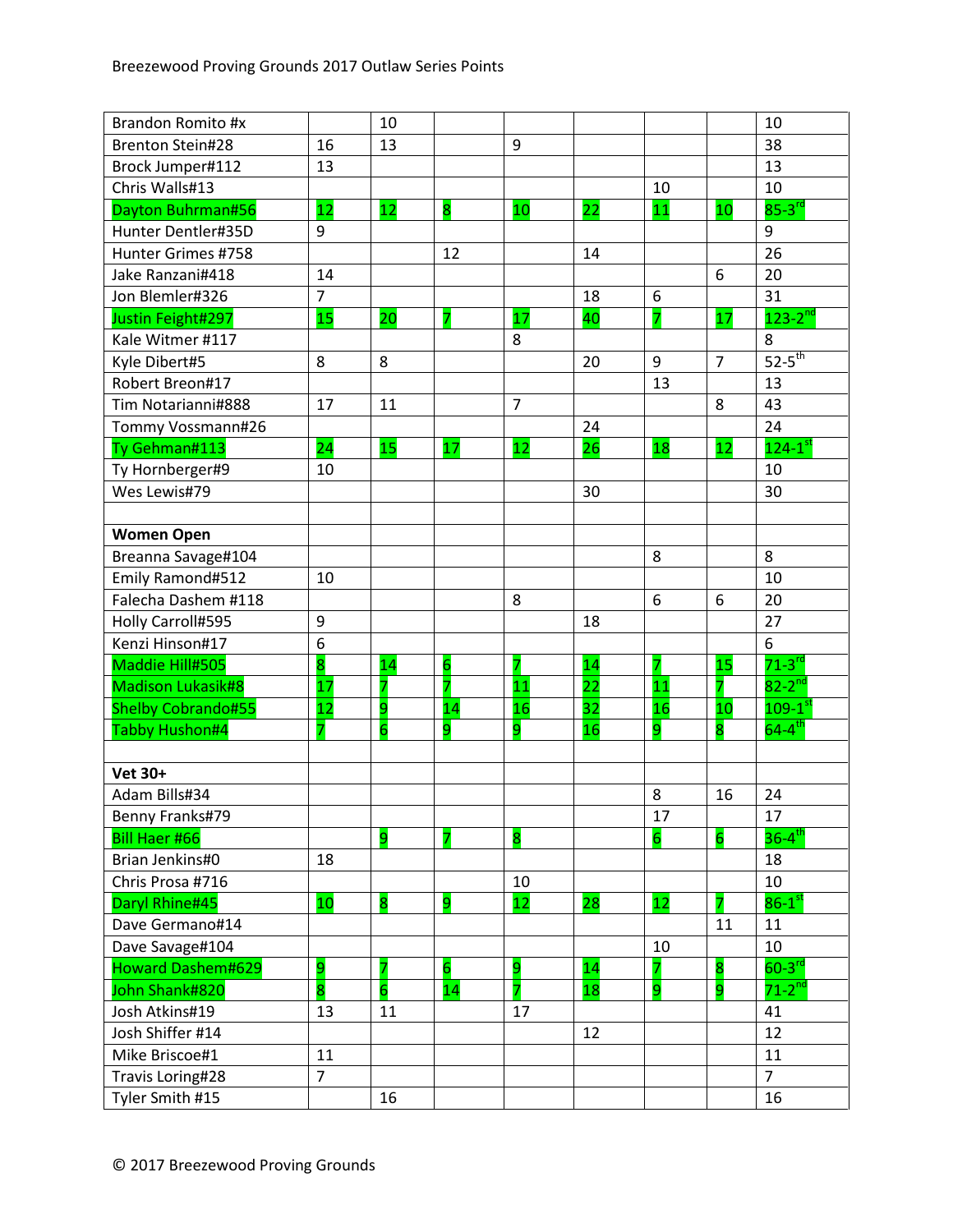| <b>Open Trophy</b>      |                  |                 |                 |                 |                 |                 |                 |                      |
|-------------------------|------------------|-----------------|-----------------|-----------------|-----------------|-----------------|-----------------|----------------------|
| Andrew Pompa#171        | $11^{\text{th}}$ |                 |                 |                 |                 |                 |                 |                      |
| Braden Shiamone #02     |                  | 3 <sup>rd</sup> |                 |                 |                 |                 |                 |                      |
| <b>Brenton Stein#28</b> | $5^{\text{th}}$  |                 |                 |                 |                 |                 |                 |                      |
| Cameron Graybill#888    | 6 <sup>th</sup>  |                 |                 | 3 <sup>rd</sup> |                 |                 |                 |                      |
| Cole Wertz#21           | 7 <sup>th</sup>  | 2 <sup>nd</sup> |                 | 2 <sup>nd</sup> |                 |                 |                 |                      |
| Corey Weaverling#69c    |                  |                 |                 |                 |                 | 3 <sup>rd</sup> | 3 <sup>rd</sup> |                      |
| Dakota Radcliff#333     |                  |                 |                 | 5 <sup>th</sup> | 3 <sup>rd</sup> |                 |                 |                      |
| Daryl Rhine#45          |                  |                 |                 |                 |                 |                 | 9 <sup>th</sup> |                      |
| Dave Germano #14        |                  |                 |                 |                 |                 |                 | 7 <sup>th</sup> |                      |
| Dayton Buhrman#56       | 2 <sup>nd</sup>  | 1 <sup>st</sup> | 2 <sup>nd</sup> | 1 <sup>st</sup> | 2 <sup>nd</sup> | 1 <sup>st</sup> | 1 <sup>st</sup> |                      |
| Drew Flinchum#101       | $12^{th}$        |                 |                 |                 |                 |                 |                 |                      |
| Gabe Lukasik#8          |                  |                 |                 |                 |                 |                 | 6 <sup>th</sup> |                      |
| Isaac Keg#713           |                  |                 |                 |                 |                 | 5 <sup>th</sup> |                 |                      |
| Jacob Ryan#75           | 9 <sup>th</sup>  |                 |                 |                 |                 |                 |                 |                      |
| Josh Whetstone#02       | 4 <sup>th</sup>  |                 |                 |                 |                 |                 |                 |                      |
| Kaden Gingras#003       |                  |                 |                 |                 |                 | 6 <sup>th</sup> |                 |                      |
| Kyle Dibert#5           | 3 <sup>rd</sup>  |                 |                 |                 |                 | 2 <sup>nd</sup> | 5 <sup>th</sup> |                      |
| Max Shiffer#14          | 10 <sup>th</sup> |                 |                 |                 |                 |                 |                 |                      |
| Ryan Fosnot#749         | 1 <sup>st</sup>  |                 |                 |                 |                 |                 |                 |                      |
| Ryan Post#88            | 13 <sup>th</sup> | 4 <sup>th</sup> |                 |                 |                 | 4 <sup>th</sup> | 4 <sup>th</sup> |                      |
| Ryan Shell #713         |                  |                 |                 | 4 <sup>th</sup> |                 |                 |                 |                      |
| Scott Wolfe #22         |                  |                 | 1 <sup>st</sup> |                 |                 |                 |                 |                      |
| Strett Ryan#15          | 8 <sup>th</sup>  |                 |                 |                 |                 |                 |                 |                      |
| Tim Notarianni#32       |                  |                 |                 |                 |                 |                 | 2 <sup>nd</sup> |                      |
| TJ Notarianni #4        |                  |                 |                 |                 |                 |                 | 8 <sup>th</sup> |                      |
| Wes Lewis#79            |                  |                 |                 |                 | 1 <sup>st</sup> |                 |                 |                      |
|                         |                  |                 |                 |                 |                 |                 |                 |                      |
| 3 Wheeler Open          |                  |                 |                 |                 |                 |                 |                 |                      |
| Todd Carl #302          |                  |                 | 13              |                 |                 |                 |                 |                      |
| Tyler Connaster #350    |                  |                 | 6               |                 |                 |                 |                 |                      |
| Zach Howard #249        |                  |                 | 8               |                 |                 |                 |                 |                      |
|                         |                  |                 |                 |                 |                 |                 |                 |                      |
| <b>Trikes</b>           |                  |                 |                 |                 |                 |                 |                 |                      |
|                         |                  |                 |                 |                 |                 |                 |                 |                      |
| 200X                    |                  |                 |                 |                 |                 |                 |                 |                      |
| Brayden Owenburg#59     | $\overline{7}$   |                 |                 |                 |                 | 6               |                 | 13                   |
| Brian Sendek#122        | 11               |                 |                 |                 |                 | 13              |                 | 24                   |
| Bryan Ditch#97          | 23               |                 |                 |                 |                 | $\overline{7}$  |                 | 30                   |
| Dave Sendek#704         |                  |                 |                 |                 |                 |                 | $\overline{7}$  | $\overline{7}$       |
| David Swinger#520       |                  |                 |                 |                 |                 | 10              | 6               | 16                   |
| Isaiah Marker#12        | 15               |                 |                 |                 |                 | 12              |                 | 27                   |
| John Souto#316          | 14               |                 |                 |                 |                 | 8               | 9               | $31-3$ <sup>rd</sup> |
| Josh Kravchak#21        | 16               |                 |                 |                 |                 | 17              | 8               | $41-2$ <sup>nd</sup> |
| Kyle McMickle#300       | 13               |                 |                 |                 |                 |                 |                 | 13                   |
| Lee Marker #5           |                  |                 |                 |                 |                 |                 | 11              | 11                   |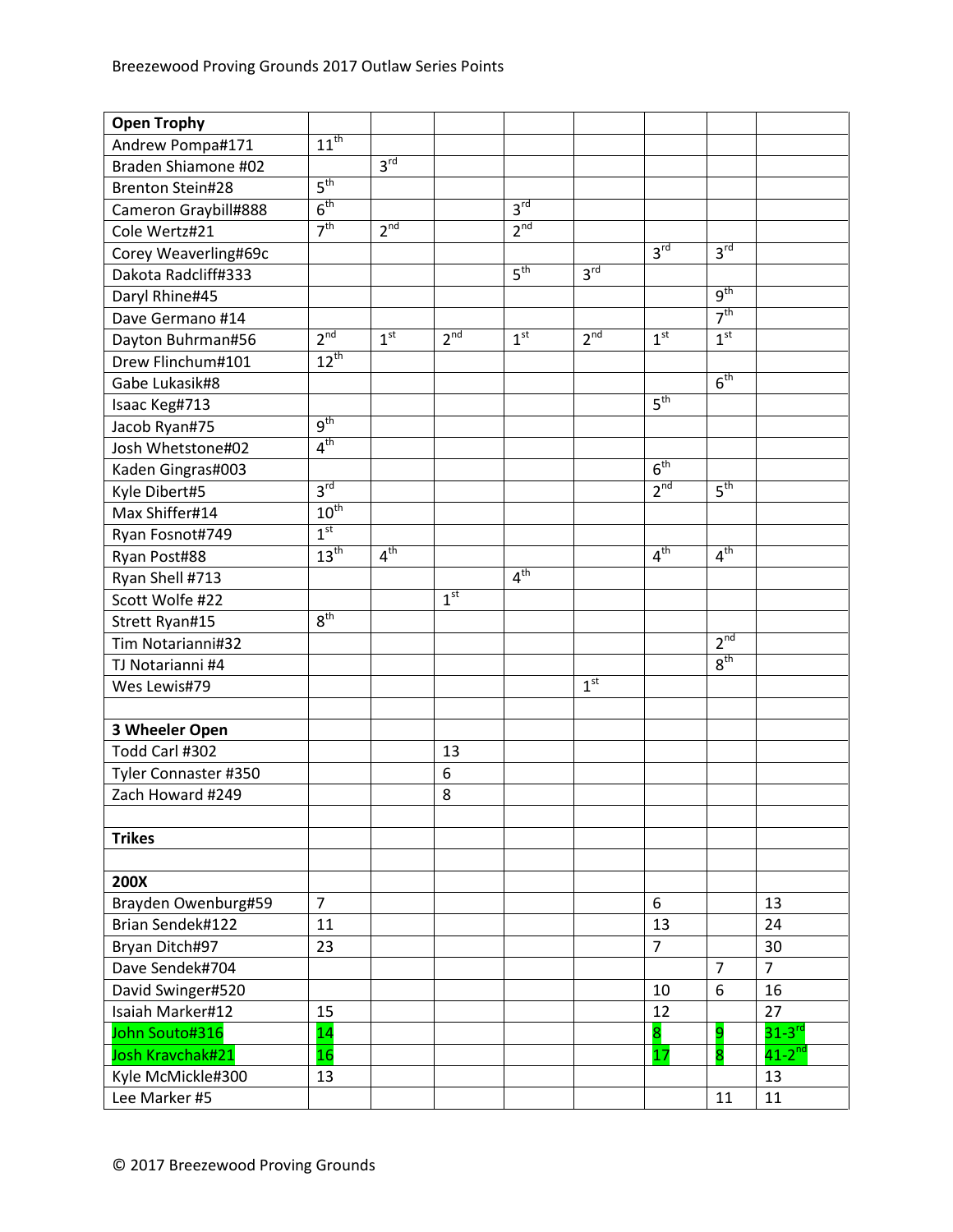| Mike Hathcock#886       |                |  | 9              |                         | 9                      |
|-------------------------|----------------|--|----------------|-------------------------|------------------------|
| Nathan Offman#4         |                |  | 15             |                         | 15                     |
| Nick Day#86             | 12             |  |                |                         | 12                     |
| Ross Massa#39           |                |  | 14             |                         | 14                     |
| Sean Ridgeway#314       | 18             |  | 22             | 16                      | $56-1$ <sup>st</sup>   |
| Stephanie Sendek#704    | 8              |  |                |                         | 8                      |
| Terry Schmelzle#1985    | 9              |  |                |                         | 9                      |
| Thame Tigre#148         | 10             |  |                |                         | 10                     |
| Thomas Tigner#148       |                |  | 11             |                         | 11                     |
|                         |                |  |                |                         |                        |
| <b>Two Stroke Open</b>  |                |  |                |                         |                        |
| Alan Pack#30            | $\overline{7}$ |  |                |                         | $\overline{7}$         |
| Cory Mahardy#43         |                |  | 8              |                         | 8                      |
| Cory Mahardy#88         | 6              |  |                |                         | 6                      |
| Cory Owenburg#22        | 9              |  | 11             | $\overline{\mathbf{8}}$ | $28 - 3$ <sup>rd</sup> |
| Dave Swinger#520        | 12             |  | 9              |                         | 21                     |
| Greg Huntley#23         | 11             |  | 18             | 13                      | $42-1$ <sup>st</sup>   |
| John Souto#747          |                |  | 10             |                         | 10                     |
| Josh Crone#108          | 19             |  | $\overline{7}$ |                         | 26                     |
| Larry Watkins#87        | 14             |  | 13             | $\overline{6}$          | $33-2$ <sup>nd</sup>   |
| Ray Eldridge#747        | 10             |  |                |                         | 10                     |
| Todd Carl#302           | 8              |  |                |                         | 8                      |
|                         |                |  |                |                         |                        |
| Two Stroke up to 265    |                |  |                |                         |                        |
| Alan Pack#30            | 8              |  |                |                         | 8                      |
| Brad Waddell#714        | 9              |  | 6              | $\overline{7}$          | $22 - 5$ <sup>th</sup> |
| <b>Brent Baker#15</b>   | 25             |  |                |                         | 25                     |
| Cory Owenburg#22        | 17             |  | 12             | 8                       | $37-3$ <sup>rd</sup>   |
| Dalton Gish#444         | 14             |  |                |                         | 14                     |
| Dustin Trey#24          |                |  | 13             |                         | 13                     |
| George Hodges#510       |                |  | 11             |                         | 11                     |
| Joe Day#913             | $\overline{7}$ |  |                |                         | $\overline{7}$         |
| John Souto#316          | 16             |  |                | 9                       | 25                     |
| Josh Gettemy#325        | 13             |  |                |                         | 13                     |
| Josh Kravchak#21        | 20             |  | 15             | 17                      | $52-1$ <sup>st</sup>   |
| Kyle McMickle#300       | 12             |  |                |                         | 12                     |
| Larry Watkins#37        | 18             |  | 20             | 10                      | $48-2$ <sup>nd</sup>   |
| Lyle Offman#64          |                |  | 10             |                         | 10                     |
| Nick Day#30             | 11             |  |                |                         | 11                     |
| Pat Armstrong#24        |                |  | 9              |                         | 9                      |
| <b>Regina Swinger#3</b> | 10             |  | 8              | 6                       | $24 - 4$ <sup>th</sup> |
| Sam Harkabusic#7        |                |  |                | 12                      | 12                     |
| Thomas Tigner#148       |                |  | $\overline{7}$ |                         | $\overline{7}$         |
| Zacney Howard#x249      | 15             |  |                |                         | 15                     |
|                         |                |  |                |                         |                        |
|                         |                |  |                |                         |                        |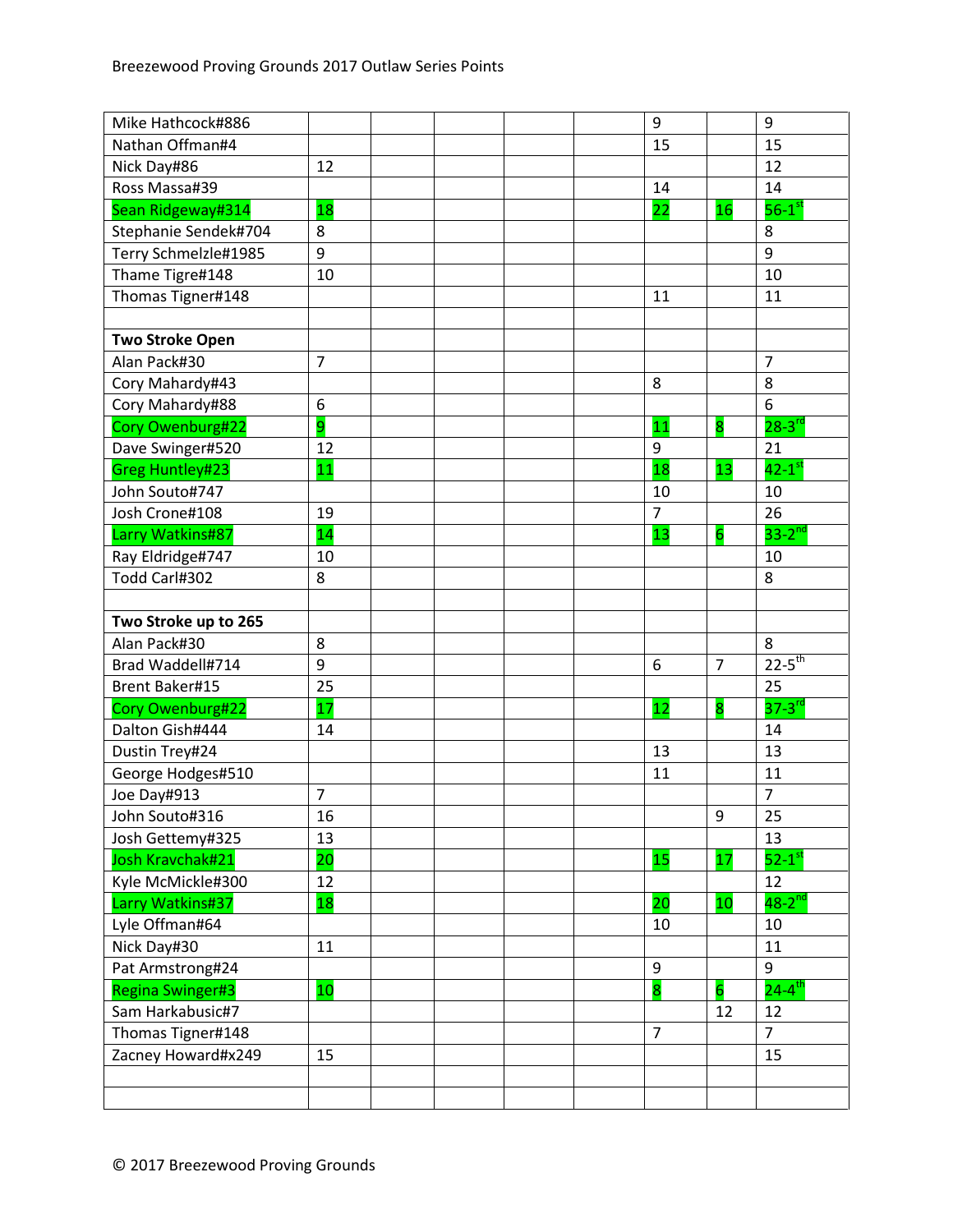| 350X                    |                 |  |  |                         |                         |                        |
|-------------------------|-----------------|--|--|-------------------------|-------------------------|------------------------|
| Cory Nicholson#317      | 8               |  |  |                         |                         | 8                      |
| Dave Ridgeway#131       | 11              |  |  | 10                      | $\overline{\mathbf{8}}$ | $29 - 3$ <sup>rd</sup> |
| George Hodges#510       | 9               |  |  | 7                       |                         | 16                     |
| Josh Gettamy#819        |                 |  |  | 9                       |                         | 9                      |
| Lee Marker#5            | 18              |  |  | 12                      | 10                      | $40-2^{nd}$            |
| <b>Ruston Renn#69</b>   | 10              |  |  | 8                       |                         | $25 - 4$ <sup>th</sup> |
| Sean Ridgeway#314       | 13              |  |  | 17                      | 15                      | $45-1$ <sup>st</sup>   |
| Steven Jacoby#17x       | $\overline{7}$  |  |  | 6                       |                         | 13                     |
| Terry Schmelzle#777     | 6               |  |  |                         |                         | 6                      |
|                         |                 |  |  |                         |                         |                        |
| <b>Women Open</b>       |                 |  |  |                         |                         |                        |
| Missy Ruposo-Huntley#13 | 8               |  |  | 13                      | 12                      | $33-1$ <sup>st</sup>   |
| <b>Regina Swinger#3</b> | 13              |  |  | $\overline{\mathbf{8}}$ |                         | $28 - 2$ <sup>nd</sup> |
|                         |                 |  |  |                         |                         |                        |
| <b>HardTail</b>         |                 |  |  |                         |                         |                        |
| Brad Waddell#714        |                 |  |  | 12                      |                         | 12                     |
| Gary Tolar#71           |                 |  |  | $\overline{7}$          | 12                      | 19                     |
| Joe Day#913             | 12              |  |  |                         |                         | 12                     |
| Sam Harkabusic#7        |                 |  |  |                         | $\overline{7}$          | $\overline{7}$         |
| Stephanie Sendek#704    | $\overline{7}$  |  |  |                         |                         | $\overline{7}$         |
|                         |                 |  |  |                         |                         |                        |
| <b>Kids Trike</b>       |                 |  |  |                         |                         |                        |
| David Sendek#773        | 7               |  |  | $\overline{\mathbf{8}}$ | 8                       | $23-1$ <sup>st</sup>   |
| David Swinger #3        |                 |  |  | 10                      | 13                      | 23                     |
| Drake Swinger#100       |                 |  |  | 6                       |                         | 6                      |
| Isabella Sendek#704     |                 |  |  | $\overline{7}$          |                         | $\overline{7}$         |
| Ryan Behe#977           | 12              |  |  |                         |                         | 12                     |
| Wesley Franke#773       |                 |  |  | 15                      |                         | 15                     |
|                         |                 |  |  |                         |                         |                        |
| <b>Trike Open Money</b> |                 |  |  |                         |                         |                        |
| <b>Brent Baker#15</b>   | 9 <sup>th</sup> |  |  |                         |                         |                        |
| Dave Swinger#520        | 3 <sup>rd</sup> |  |  | $5^{\text{th}}$         | 1 <sup>st</sup>         |                        |
| Dustin Trey#24          |                 |  |  | 6 <sup>th</sup>         |                         |                        |
| Greg Huntley#42         | 1 <sup>st</sup> |  |  | 1 <sup>st</sup>         | 4 <sup>th</sup>         |                        |
| John Souto#316          |                 |  |  | 7 <sup>th</sup>         |                         |                        |
| Josh Crone#108          | 2 <sup>nd</sup> |  |  | 2 <sup>nd</sup>         |                         |                        |
| Josh Kravchak#21        |                 |  |  |                         | 5 <sup>th</sup>         |                        |
| Larry Watkins#37        | 6 <sup>th</sup> |  |  |                         |                         |                        |
| Lee Marker#5            | $5^{\text{th}}$ |  |  | $3^{\overline{rd}}$     |                         |                        |
| Matt Bills#43           | 8 <sup>th</sup> |  |  | $4^{\text{th}}$         | 2 <sup>nd</sup>         |                        |
| Ray Eldridge#747        | $4^{\text{th}}$ |  |  |                         |                         |                        |
| Sam Harkabusic#7        |                 |  |  |                         | $3^{\text{rd}}$         |                        |
| Todd Carl#302           | 7 <sup>th</sup> |  |  |                         |                         |                        |
|                         |                 |  |  |                         |                         |                        |
|                         |                 |  |  |                         |                         |                        |
|                         |                 |  |  |                         |                         |                        |